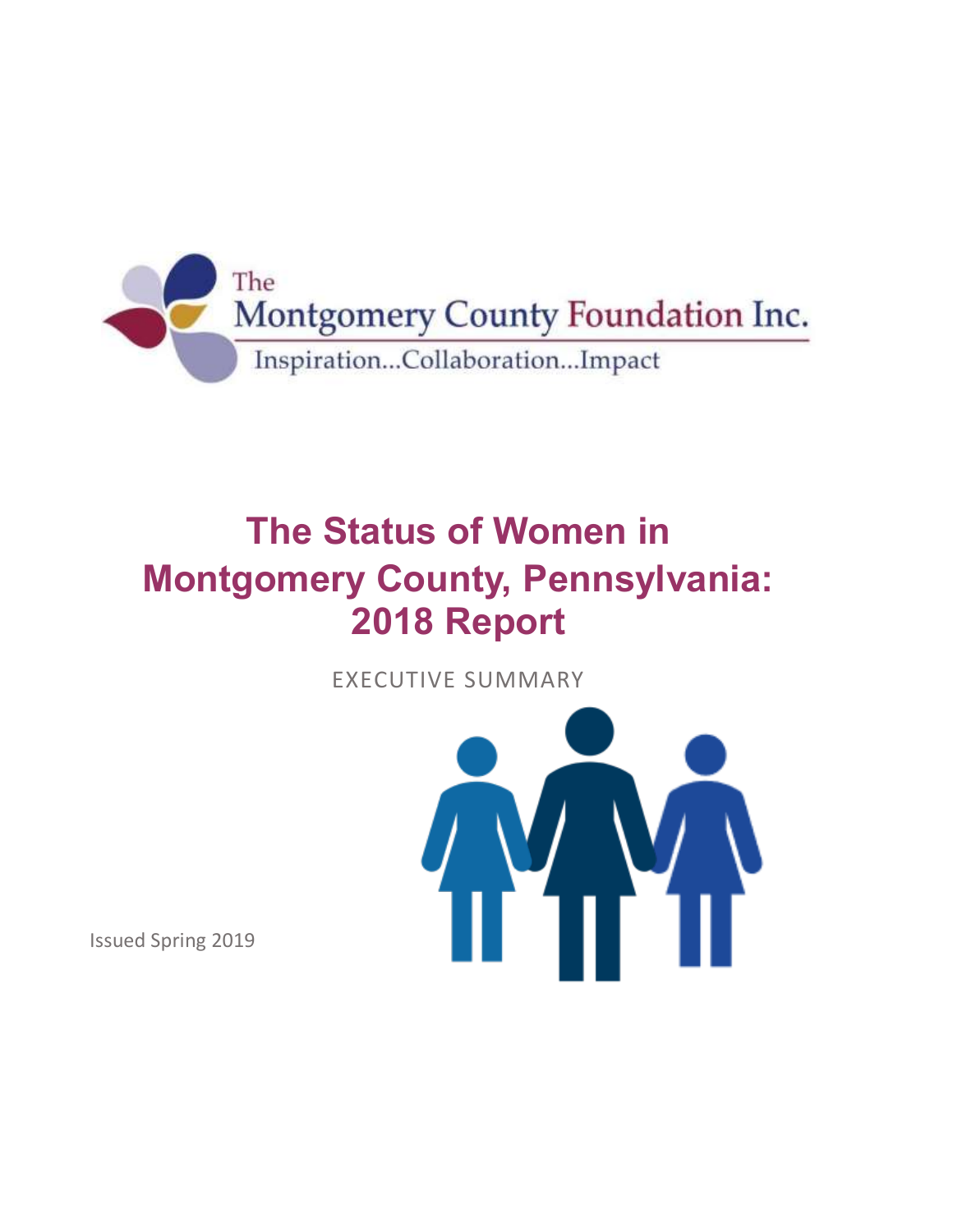## **Acknowledgements**

The Montgomery County Foundation, Inc. would like to thank the funders and community partners who supported the research and publication of this report. The Foundation appreciates the contributions from nonprofit, government, and community volunteers who participated in focus groups, interviews, or surveys. The Foundation would also like to thank county, state, and federal agencies for their reliable and publicly accessible data that informed much of this report. The Foundation also wishes to offer special gratitude to the **Chester County Fund for Women and Girls** for their research on women and girls in Chester County in their Blueprint Report series as well as for graciously welcoming the Foundation's interest in following their groundbreaking path. The Fund's kind support has been immensely appreciated.

#### **We sincerely thank our funding partners:**

The Arcadia Foundation.

The Honorable Senator Daylin Leach, Pennsylvania State Senator, who generously facilitated support from the Pennsylvania Department of Education.

The Montgomery County Foundation, Inc.

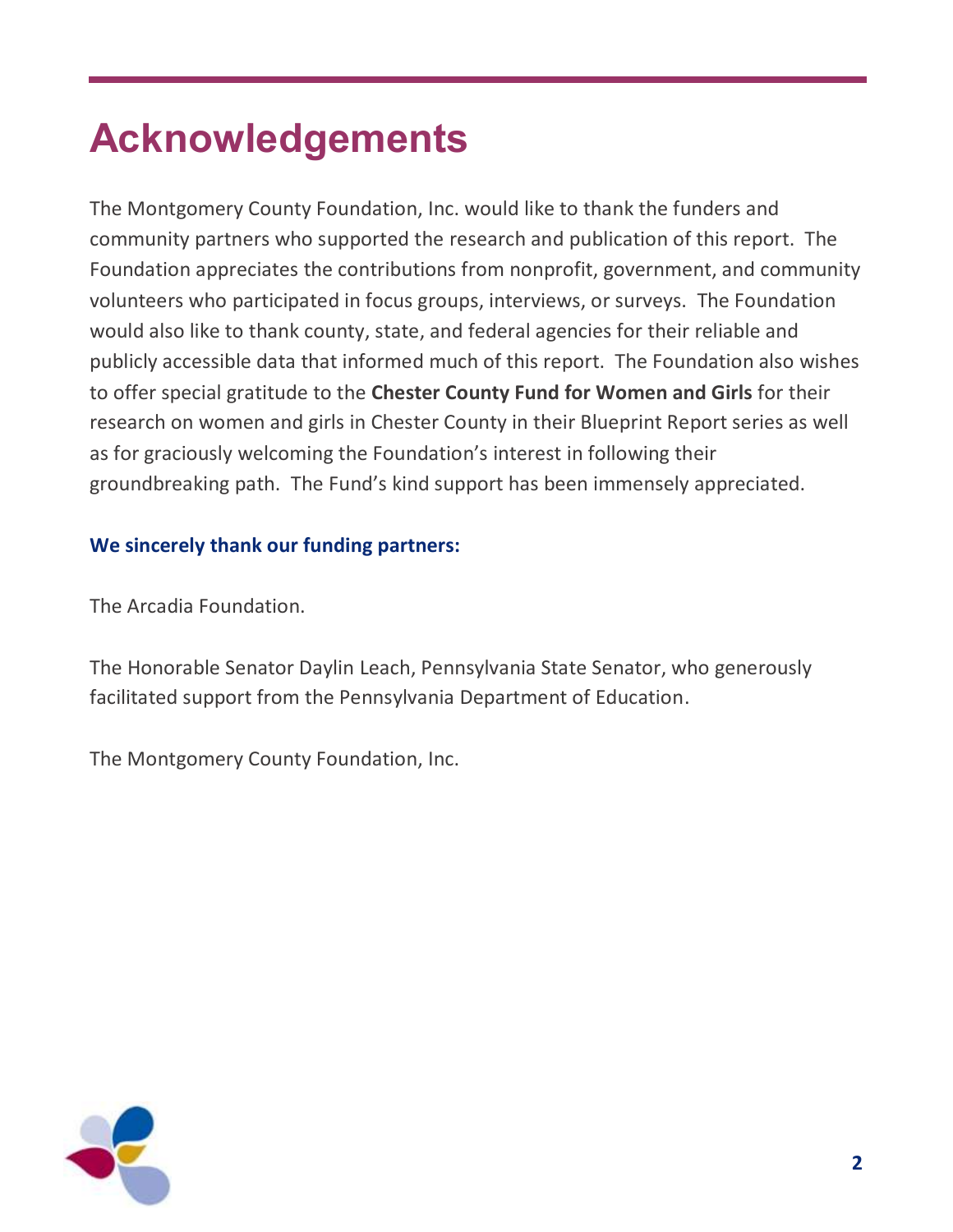# **Our Special Thanks To:**

#### **Researchers**

Center for Social and Economic Policy Research at West Chester University of Pennsylvania Michelle L. Wade, PhD, MPA Lorin Mayo, MEd Margaret Tracy, MPA

#### **Lead Staff**

Jodi Button McHale, The Montgomery County Foundation, Inc.

#### **Report Review and Editorial Committee**

Vibha Agrawal, The Montgomery County Foundation, Inc. Women's Leadership Council Virginia Frantz, President & CEO, The Montgomery County Foundation, Inc. Maureen Furletti, MHS, President & Founder, Excelsis Consulting LLC Joanne O. Kline, Executive Director, VNA Foundation of Greater North Penn

#### **Focus Groups or Interviews**

ACLAMO Family Centers VNA-Community Services, Inc. Women's Resource Center Montgomery County Office of Veteran Affairs Jaisohn Memorial Foundation Community Leaders, Montgomery County Women's Executive Roundtable, Montgomery County Foundation, Inc.

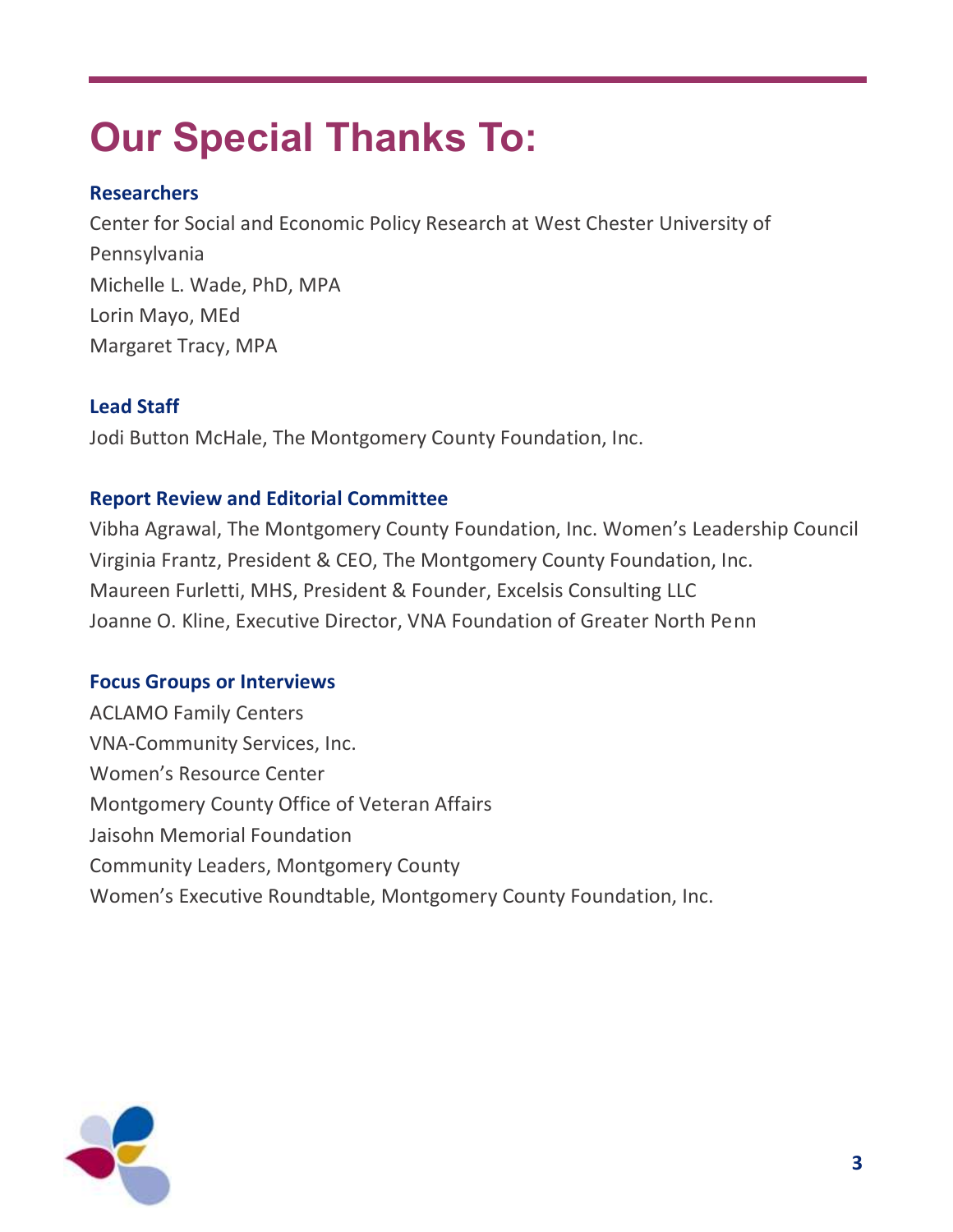## **Introduction**

The purpose of this report is to highlight significant issues and trends related to the status of women in Montgomery County, Pennsylvania and bring them to the forefront to inform conversations and planning. Data for this report was obtained from both primary and secondary sources. Primary data was gathered by the researcher through a nonprofit provider survey, focus groups, and in-depth interviews. Secondary data came from a variety of government agencies and nonprofit organizations. National, state, and county level data was provided when possible to provide a basis of comparison for interpretation. Every effort has been made to include the most recent data available at the time this report was originally drafted.

Although American women received the right to vote in 1920, progress towards equality has been slow because of legal barriers and social norms surrounding gender. In the 1960s, women started to make substantial progress towards political, economic, and social equality. Most legal barriers have been removed, and gendered expectations have started to change. However, women still face a number of inequalities in various aspects of their work and home life across the United States, Pennsylvania, and Montgomery County. This report explores each of those areas systematically and is organized around the following eight topics related to the quality of women's lives:

- employment and earnings
- work and family
- poverty and opportunity
- health and well-being
- reproductive rights and infant health
- violence and safety
- political participation
- women veterans

#### **The full report including source material can be found at www.mcfoundationinc.org.**

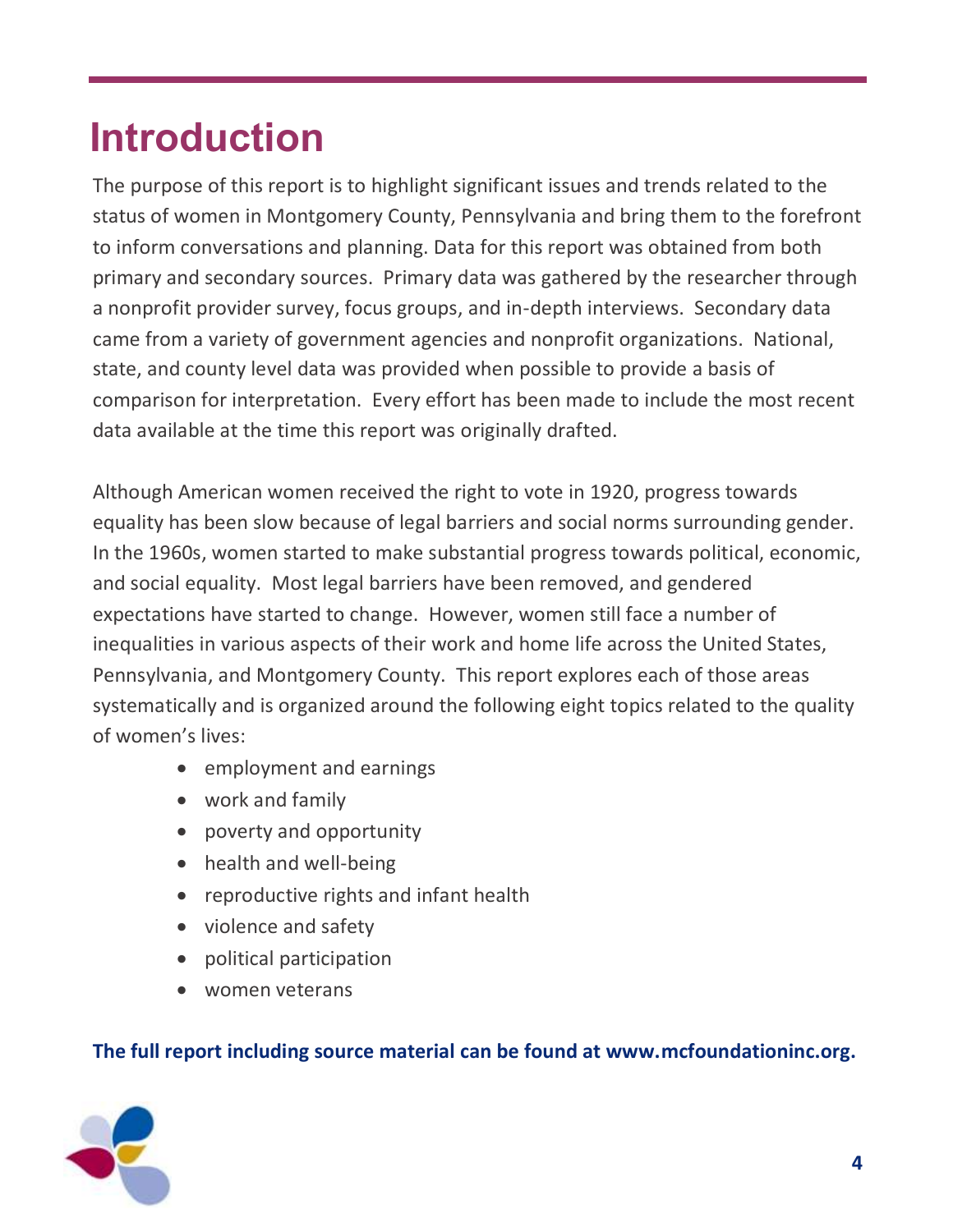# **About**

**The Montgomery County Foundation, Inc**. assists donors in achieving their philanthropic goals. The Foundation's mission is to develop, receive, administer and manage, under community control, funds received from public and private sources and distribute them for charitable purposes, primarily to meet local needs. The Foundation also acts as a Catalyst for Community Solutions- exploring, identifying and addressing needs in the community, and supporting non-profit organizations that provide important services in Montgomery County.

The Montgomery County Foundation, Inc. commissioned the report on the Status of Women in Montgomery County to provide an integral tool for individuals and organizations interested in improving the well-being of women in Montgomery County. The report is a comprehensive baseline needs assessment of women and girls in the county. Women continue to face challenges such as gender wage gap, poverty, limited access to childcare, adverse health conditions and underrepresentation in high-paying jobs and political office. The report can be used by community leaders, stakeholders and policymakers to improve disparities that exist for girls and women in the county. Addressing these gaps is key to promoting the advancement of women, which will lead to the overall betterment of families and communities in Montgomery County.

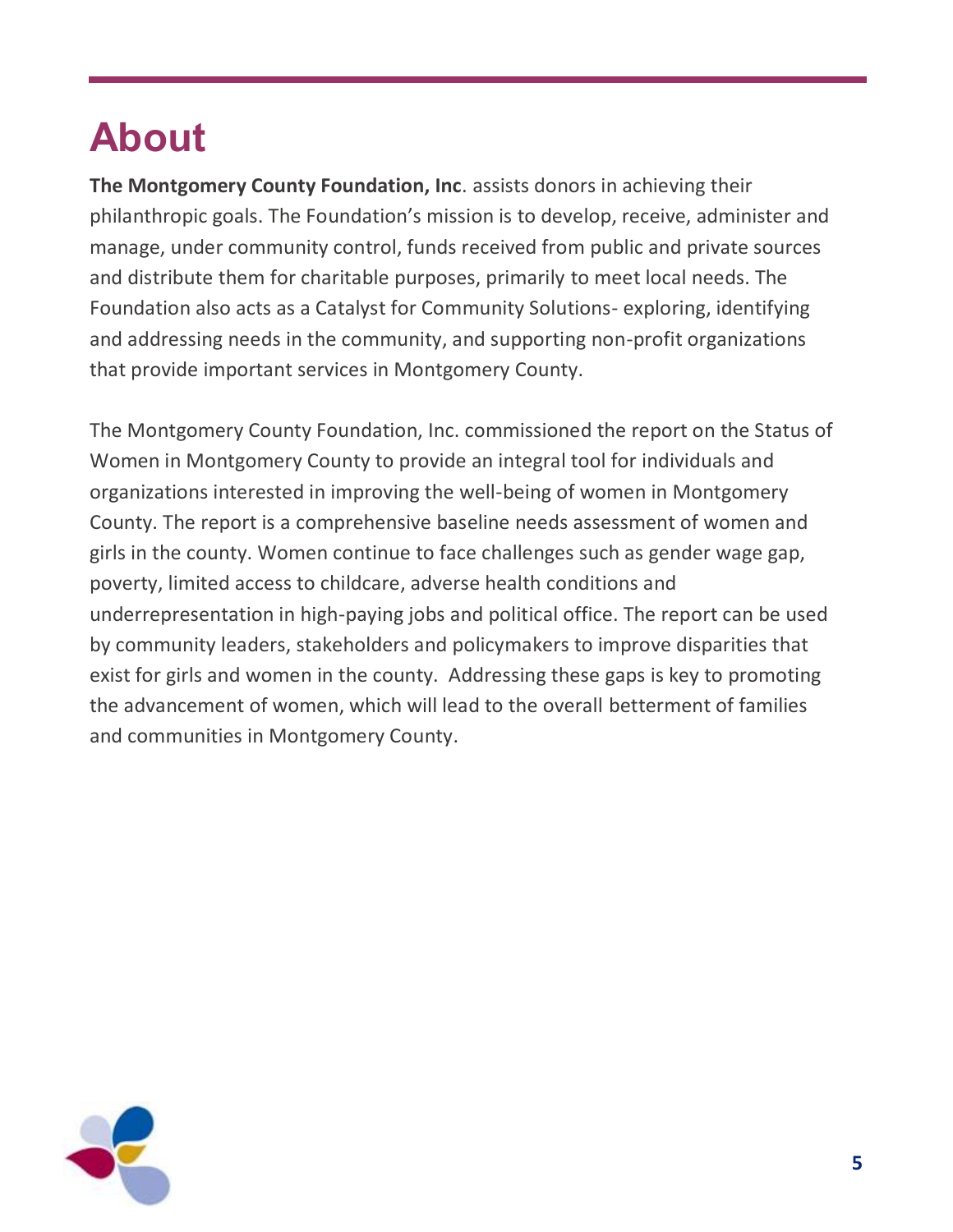## **Montgomery County: An Overview**

Montgomery County is one of the wealthiest counties in Pennsylvania (Montgomery County Planning Commission 2014), and it has the third largest population out of 67 counties in the state.

## POPULATION OF MONTGOMERY COUNTY = **826,075**



## Racial and Ethnic Demographics

- 82% White
- 77% non-Hispanic White
- 9% Black or African American
- 7% Asian
- 5% Hispanic
- <5% Native Hawaiian and Other Pacific Islander
- 1% other race
- 2% two or more races



## The median household income was **\$81,902** in 2016.

➢ ~ 7% of households had incomes below \$15,000/year.

**MONTGOMERY** 

➢ ~ 21% of households had incomes over \$150,000/year.

The poverty rate *decreased* from 6.6% in 2012 to 4.6% in 2016.

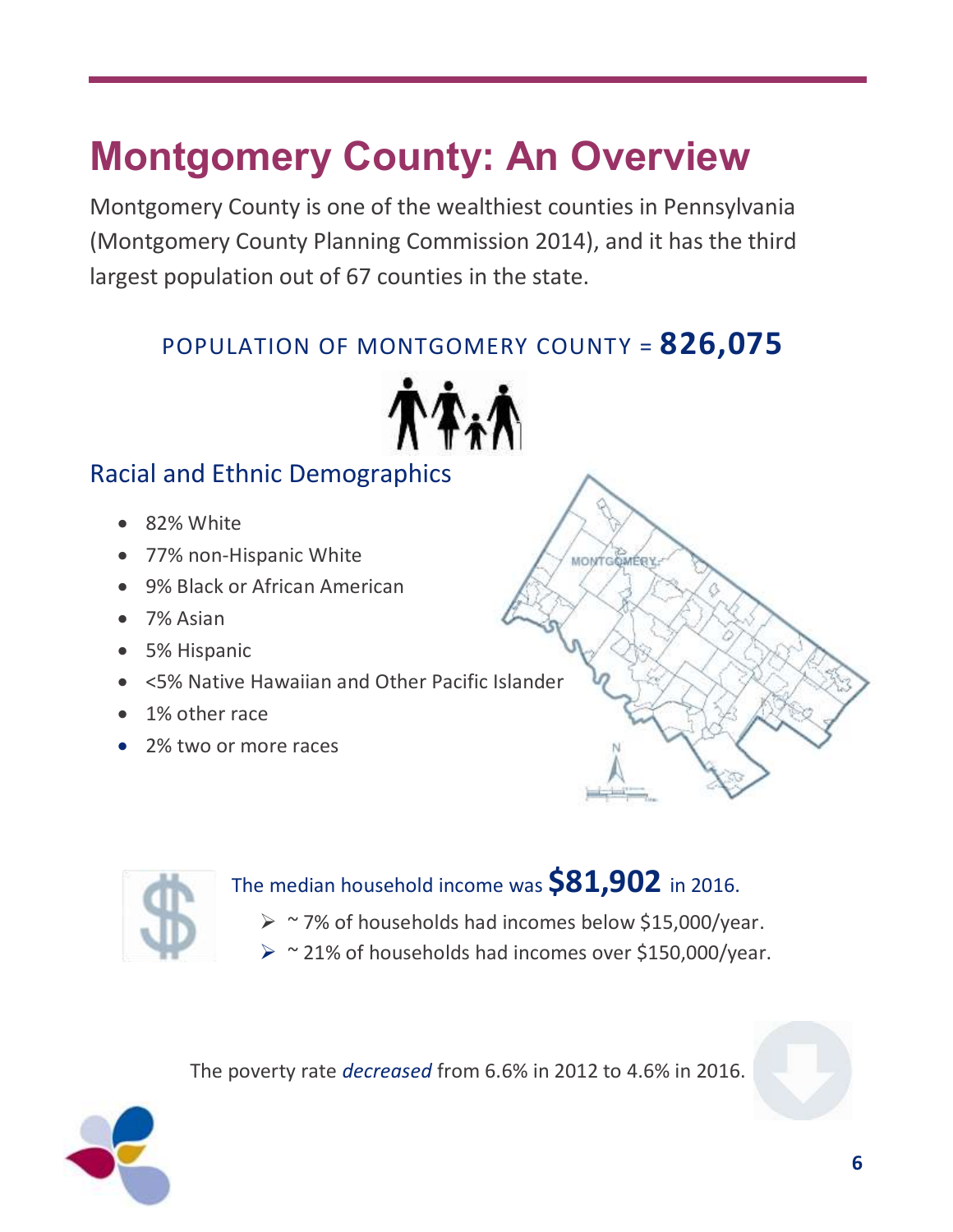## **Employment and Earnings**

Despite the fact that women make up almost half of the workforce, their wages lag behind those of men. Although there was a great deal of improvement in women's wages during the 1980s, that progress slowed in the 1990s. The gender wage gap is still a concern for women nationwide. Historically, women's lower educational levels contributed to the gender gap, but women are earning college degrees at slightly higher rates than men. One of the biggest contributors to the gender wage gap is occupational segregation, the distribution of women and men in certain occupations where men's occupations receive higher pay regardless of the necessary education or skills. Women of color are even more likely to be segregated into lower paying jobs than their white female counterparts.



*Women earn*

*75.7%* 

## *of what men earn in Montgomery County*

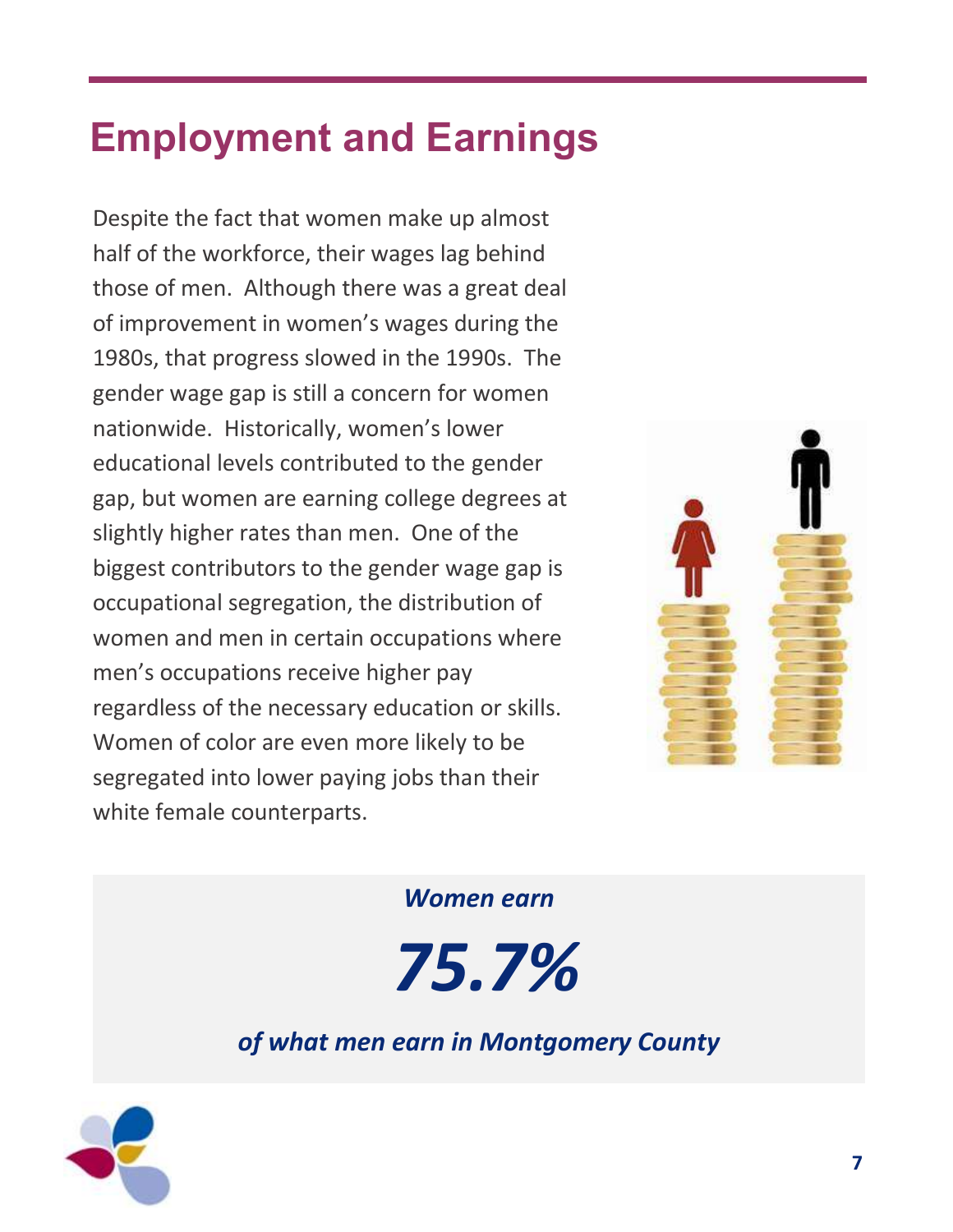## Earnings and the Gender Wage Gap



| <b>Black</b><br><b>Hispanic</b><br><b>Women</b><br><b>Women</b><br>5.68<br>\$.52 | <b>White</b><br><b>Women</b><br>5.75 | <b>Asian</b><br><b>Women</b><br>5.77 | <b>White</b><br><b>Men</b><br>\$1.00 |
|----------------------------------------------------------------------------------|--------------------------------------|--------------------------------------|--------------------------------------|
|----------------------------------------------------------------------------------|--------------------------------------|--------------------------------------|--------------------------------------|

#### **Ratio of Women's Earnings to White Men, Montgomery County (2016)**

**In every racial/ethnic group, women earn less than White men. Compared to other states, Pennsylvania ranked 9th in Black women's lifetime losses of earnings at \$679,920.** 

- Hispanic women's earnings were 52.4% of White men's earnings in Montgomery County, 57.4% in Pennsylvania, and 58.5% in the United States (2016).
- Black women's earnings were 68.5% of White men's earnings in Montgomery County, 69.4% in Pennsylvania, and 67.9% in the United States (2016).
- White women's earnings were 75.0% of White men's earnings in Montgomery County, 78.8% in Pennsylvania, and 79.9% in the United States (2016).
- Asian women's earnings were 77.0% of White men's earnings in Montgomery County, 79.1% in Pennsylvania, and 97.5% in the United States (2016).

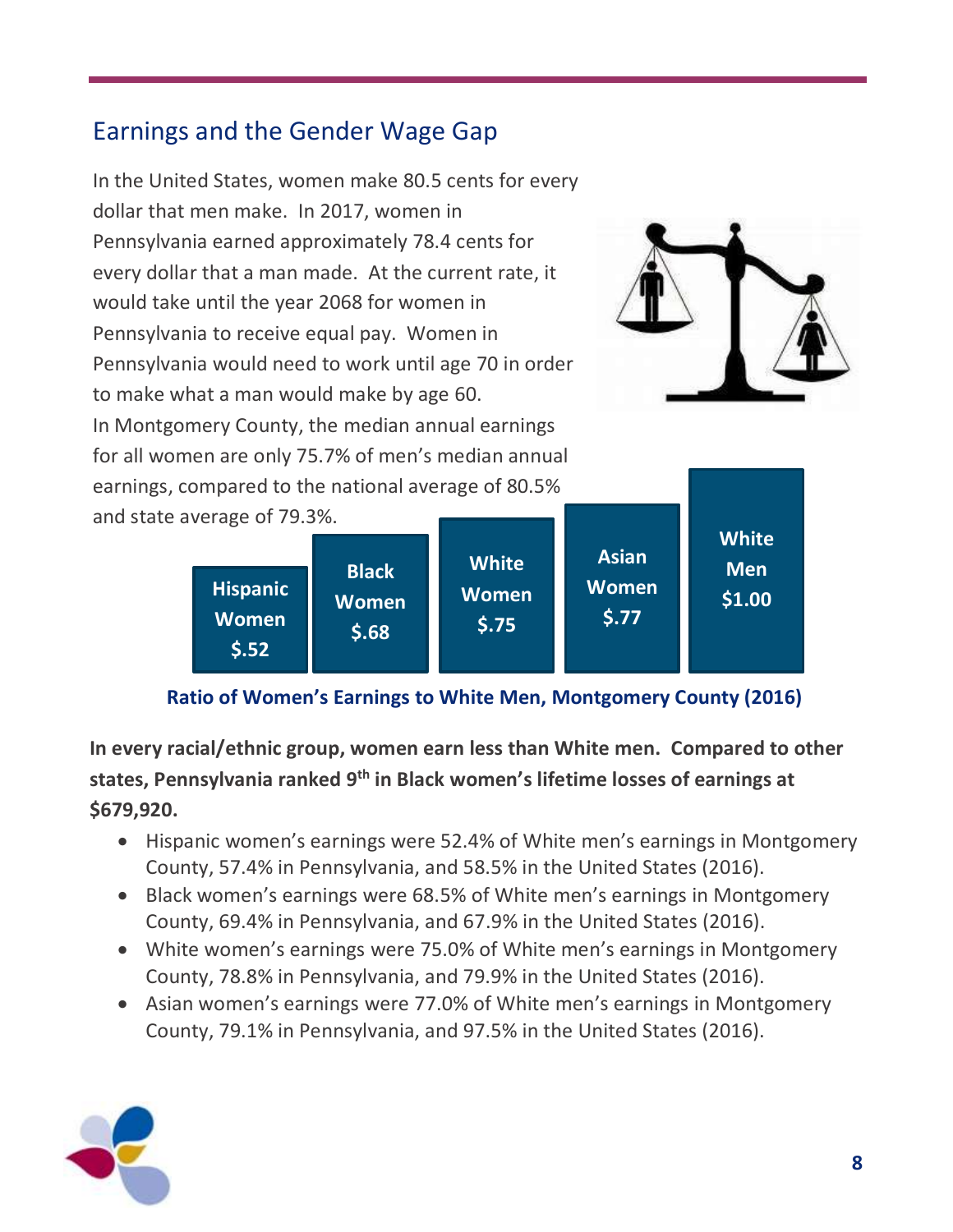## Union Advantage

In the United States, women who belonged to unions were more likely to have health insurance and more likely to have a lower gender and race wage gap. In 2017, male union members received a 21% bump in salary compared to non-union males while female union members received a 30% bump compared to non-union females in the United States.

**In Pennsylvania,**  Female union members of every racial/ethnic group had higher earnings than non-union women in the United States in 2016: • Hispanic women made 46.7% more • Black women made 28.2% more • White women made 32.1% more • Asian women made 9.3% more

**female union members made 20.6% higher earnings than non-union women.**



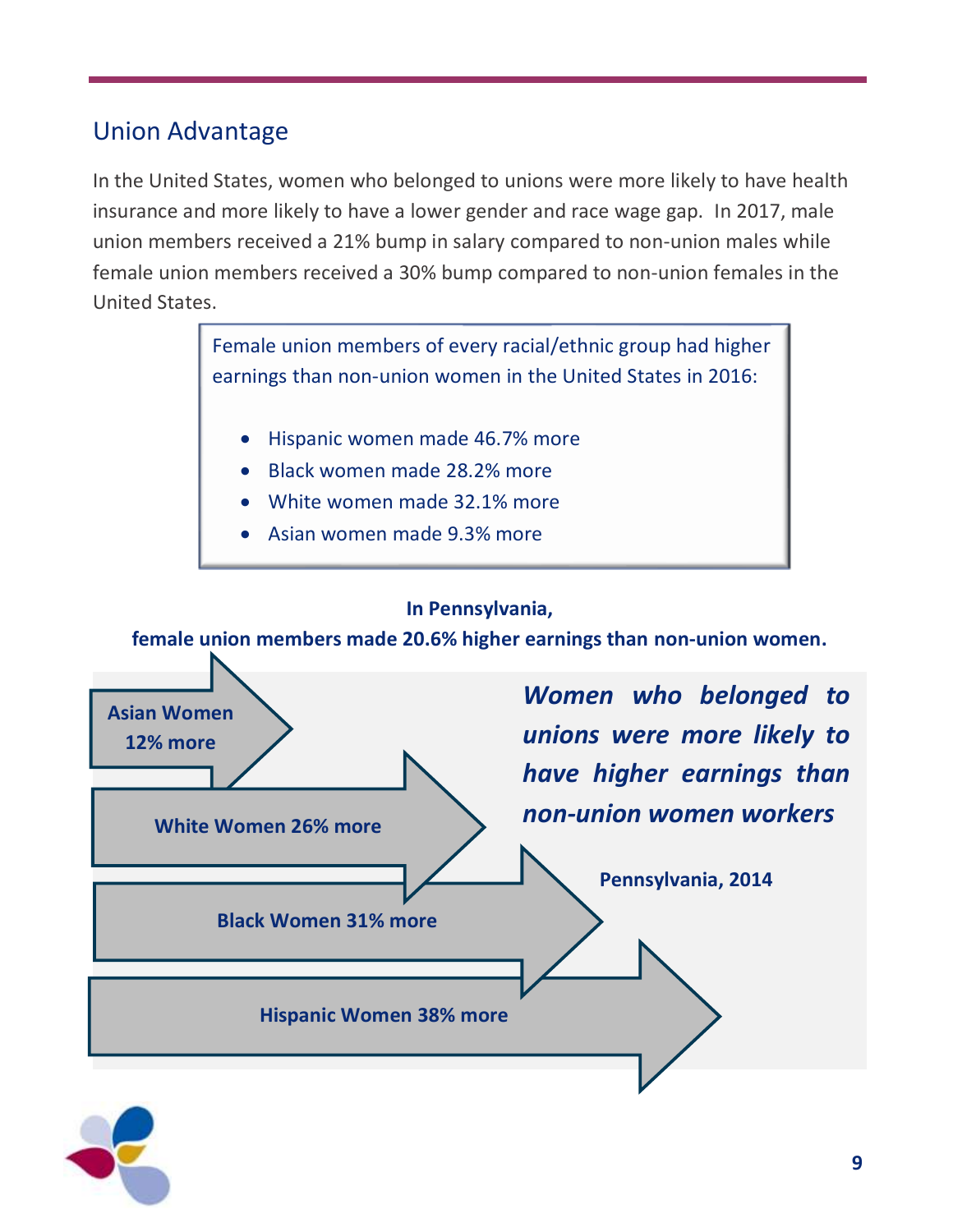## Women's Labor Force Participation

Among women aged 20-64, 72.4% participated in the labor force in the United States, compared to 81.9% of men. In Pennsylvania, 73.9% of women participated in the labor force, compared to 80.7% of men. Labor force participation rates for women were higher in Montgomery County at 79.2% for women and 86.8% for men. Among those individuals who worked full-time in the United States in 2016, 56.9% were men, and 43.1% were women.

## *Labor force participation rates for women were higher in Montgomery County (79.2%) than on average in Pennsylvania (73.9%).*

- In Pennsylvania, 56.2% of those who worked full-time were men, and 43.8% were women.
- **In Montgomery County, 56.3% of those who worked full-time were men, and 43.7% were women.**

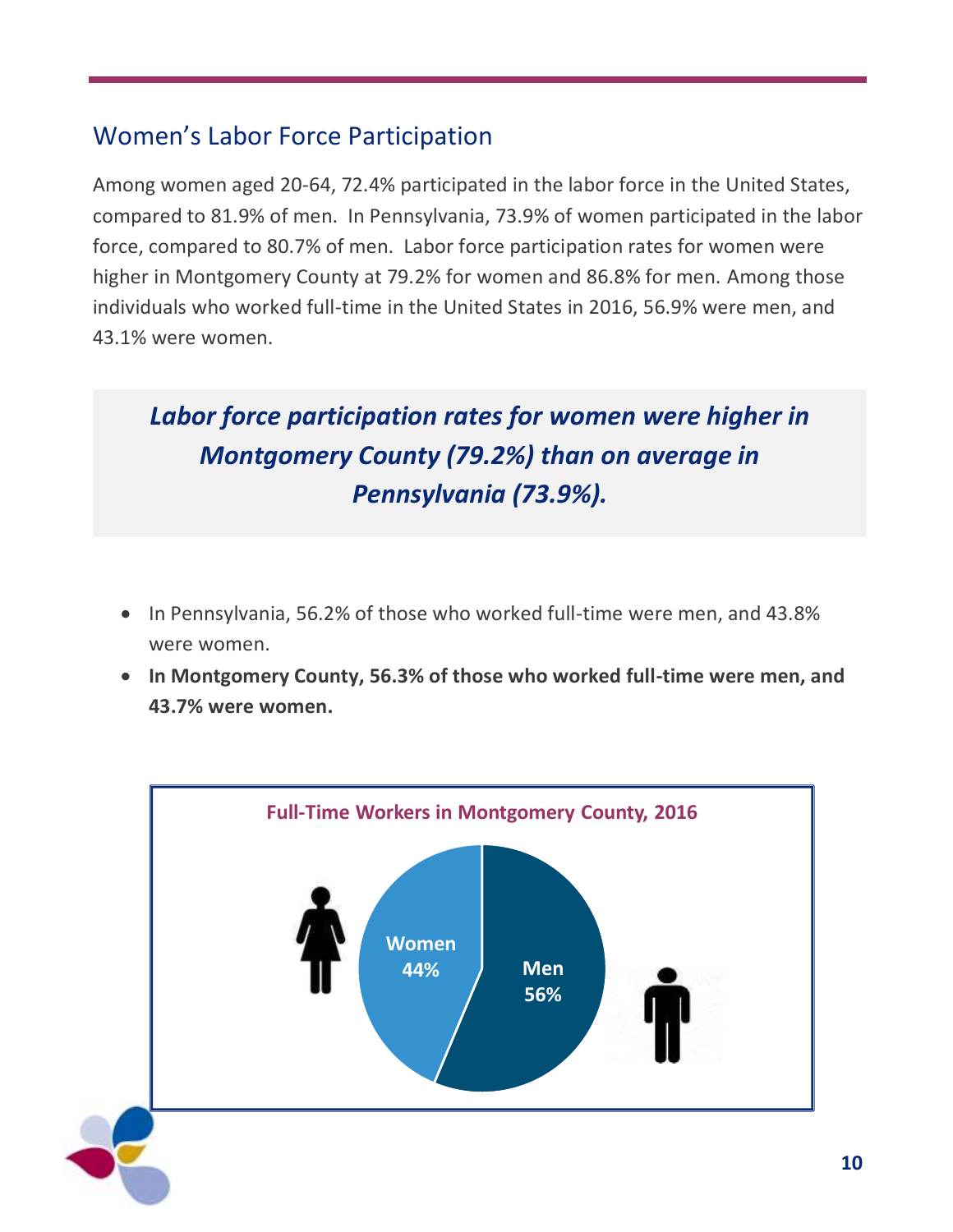## Occupational Segregation

Occupational segregation is a key cause of the gender wage gap. Female-dominated occupations pay less than male-dominated occupations do. While women are well represented in some industries like government and retail trade, they are underrepresented in industries like construction, agriculture-related industries, and mining-related industries.

Women also make up the majority of community and social service workers:

- $\bullet$  64.1% in the U.S.
- 66.5% in Pennsylvania
- 70.4% in Montgomery County

## *70.4%*

#### *of community and social services workers in Montgomery County are women.*



Even in female-dominated occupations, however, women make less than men. For example, nursing is a field dominated by women at 88%, but there is still a wage gap. **In 2017, female nurses earned 90.7% of men's median weekly earnings in the U.S.**



Women are better represented in agriculturerelated industries in Montgomery County (31.3%) than in Pennsylvania (16.7%) or the United States (16.2%).

Women are eight times more likely than men to work in occupations with poverty level wages. Two of the most common occupations for women are cashiers and maids or household cleaners. The median earnings for these occupations are below the poverty threshold for a family of four. Black and Hispanic women are twice as likely to work in service occupations compared to White women.

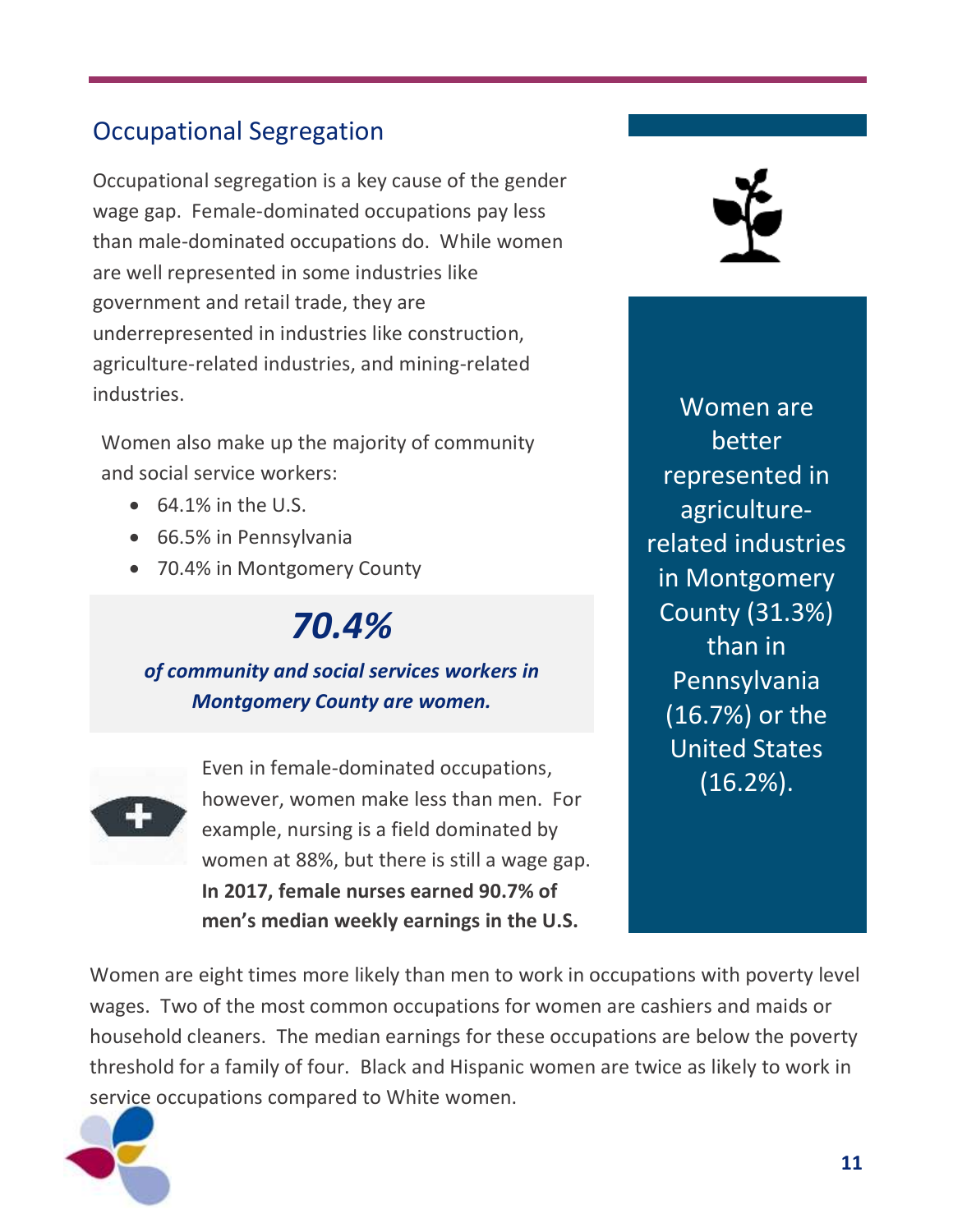### Women in STEM

The fields of computers, engineering, and science have experienced rapid growth in recent years, and these industries also have higher compensation than many other ones. Median salaries in STEM (science, technology, engineering, mathematics) disciplines were \$68,000 for women and \$78,000 for men.





**\$78,000** In the United States, women made up 23.8% of computer, engineering, and science occupations compared to men's 76.2 %. The percentage of women in these fields is similar in Pennsylvania (23.8%) and **Montgomery County (22.5%).**

Only 4.6% of women work in STEM occupations, compared to 10.3% of men. Approximately 11.3% of Asian/Pacific Islander women work in STEM occupations, compared to White women at 4.6%, Black women at 2.8%, and Native American and Hispanic women at 2.3%.

Women's work in STEM fields varies considerably by occupation. Women only make up about 7% of sales engineers, 8% of mechanical engineers. The largest growing STEM field is computer related. Between 1990 and 2017, women's representation in computer occupations has decreased from 32% to 25%.

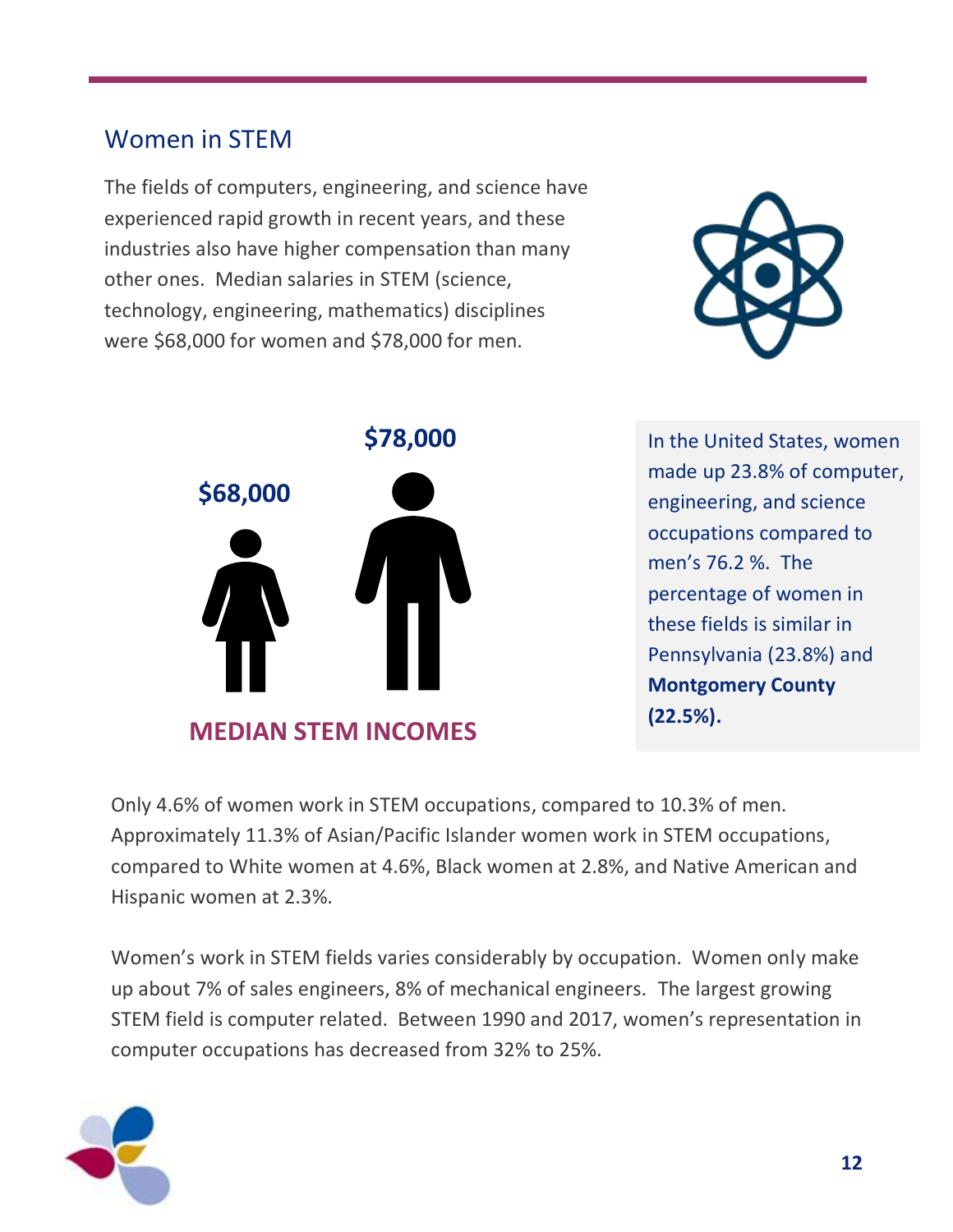## **Work and Family**

Employer policies often hurt women in the workplace disproportionately because women are still the primary caregivers in families and perform the bulk of unpaid household labor. Mothers, in particular, often face challenges due to their additional responsibilities at home. Working mothers spend more time caring for children or other family members and performing unpaid household labor than working fathers.



### Paid Leave and Paid Sick Days

Research has shown that having access to paid sick days provides a variety of benefits not only to workers and their families, but also to employers and communities. Benefits of paid sick days include reduced health care costs, lower turnover costs, reduced spread of illness, and safer work environments. However, access to paid leave varies considerably by gender, race, and ethnicity in the United States.

In 2014:

- 49% of Hispanic women had access to paid leave.
- 61% of White women had access to paid leave.
- 64% of Black women had access to paid leave.
- 67% of Asian women had access to paid leave.

Immigrants were less likely to have access to paid sick days than those who are born in the United States. **Only 53% of female immigrants had access to paid sick days.**

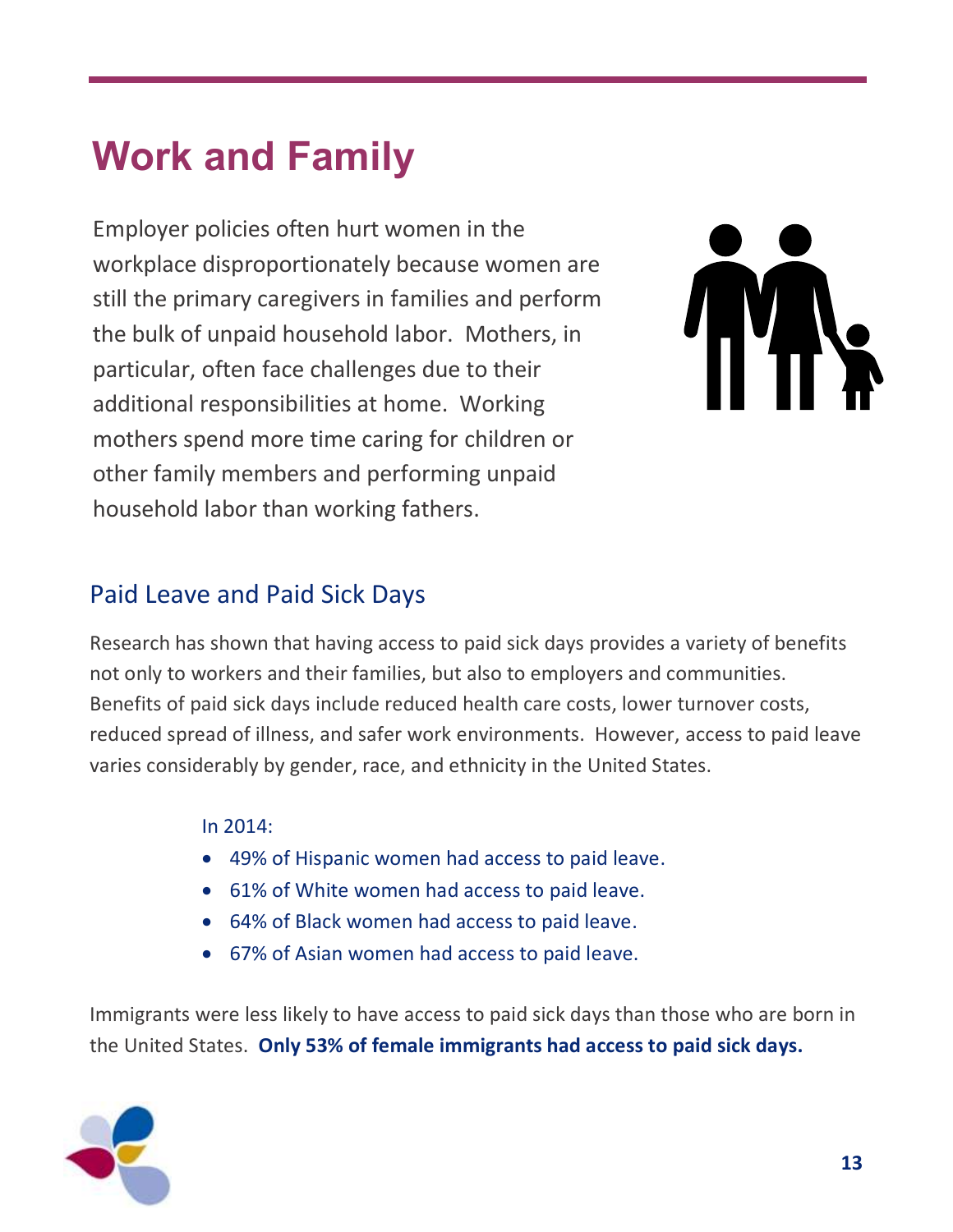There are several discrepancies in access to paid leave benefits depending on full-time or part-time worker status. Full-time workers are much more likely to have access to an array of paid leave benefits.

#### **While 88% percent of full-time workers have access to paid holidays, only 42% of part-time workers do.**

The least common paid leave benefit for both full-time and part-time workers is family leave. Only 19% of fulltime workers have paid family leave, compared to 6% of part-time workers.

Pennsylvania has no statewide laws that provide for paid leave benefits, but paid family and medical leave are of particular importance since Pennsylvania has the fourth oldest population in the U.S., and workers spend approximately 1.4 billion unpaid hours caring for the elderly.

In 2017, 70.4% of employees in Pennsylvania received some form of wage replacement for paid sick days, vacation, short-term disability insurance, or paid family leave. The employees most likely to receive one of these forms of wage replacement are high earning White men between the ages of 45 and 64 working at a large firm/organization.

> *Young workers (ages 16-24) and workers below the federal poverty guidelines are much less likely to receive paid leave benefits. (PA Department of Labor and Industry 2017)*



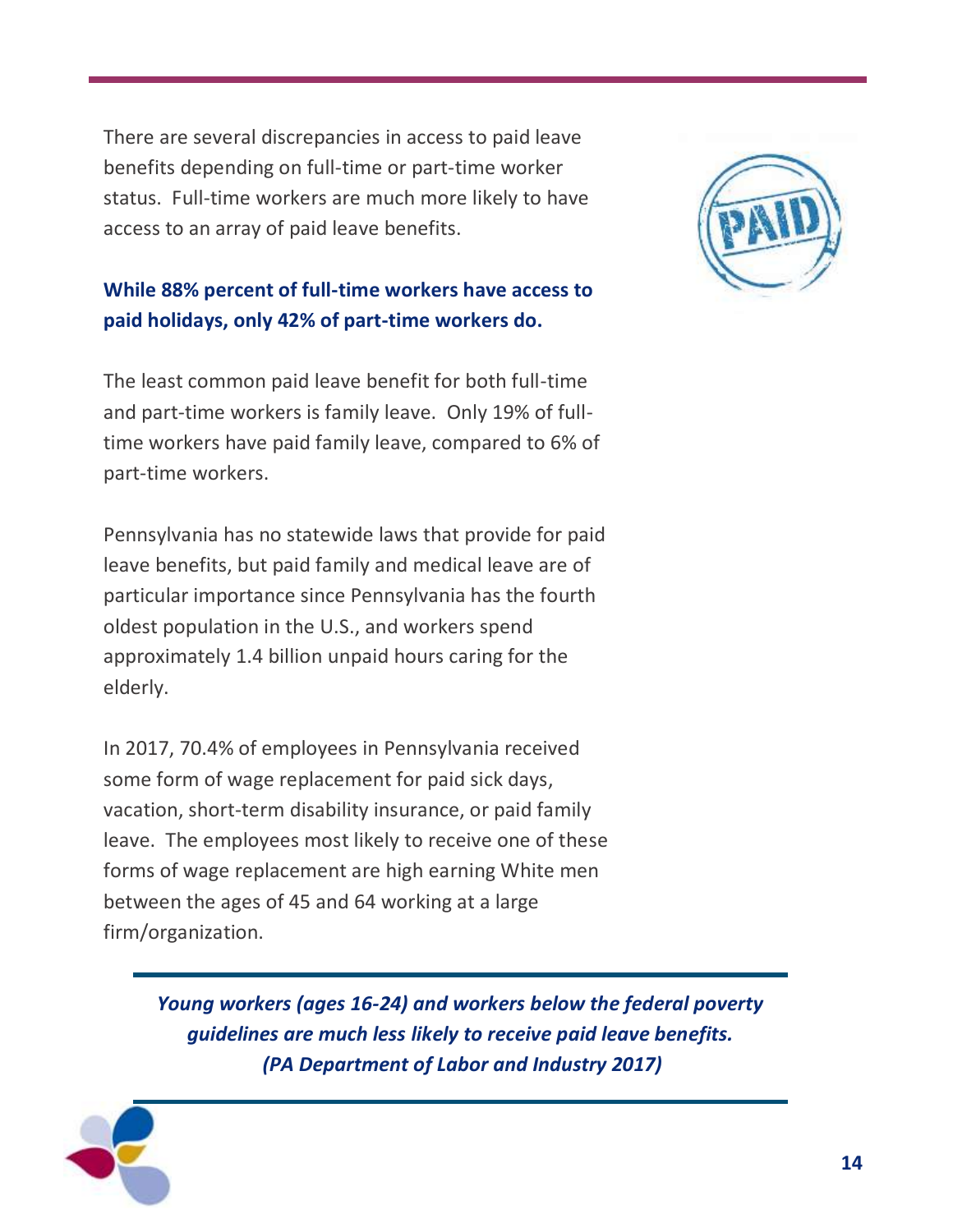## Elder and Dependent Care

Because of increased life expectancy rates and the aging baby boomer generation, the elderly population is growing. Women are typically more likely to perform caregiving responsibilities for elderly family members. **About 60% of women are caregivers, compared to 40% of men in the United States.** Because women are more likely to be caregivers than men, they are also more likely to be employed part-time in order to manage these caregiving responsibilities.



- About 13.5% of **men work part-time** in the United States, 13% in Pennsylvania, and **12.5% in Montgomery County**.
- About 22% of **women work part-tim**e in the United States, 23.4% in Pennsylvania, and **23.3% in Montgomery County**.

Working part-time means that women not only make less money, but they also have fewer benefits. Part-time workers are less likely to have benefits such as health insurance, pension plans, paid sick days, and paid vacation. About onethird of caregivers have to leave the work force or reduce their hours.

The Family and Medical Leave Act (FMLA) of 1993 is the only federal policy that offers employees leave for family caregiving responsibilities, but it is unpaid. Under FMLA, employees can take up to twelve weeks of job-protected unpaid leave a year for the birth or adoption of a child, caregiving for a child, parent, or spouse, or personal health reasons. The United States is the only developed country that does not have a federal family and medical leave policy that is paid.

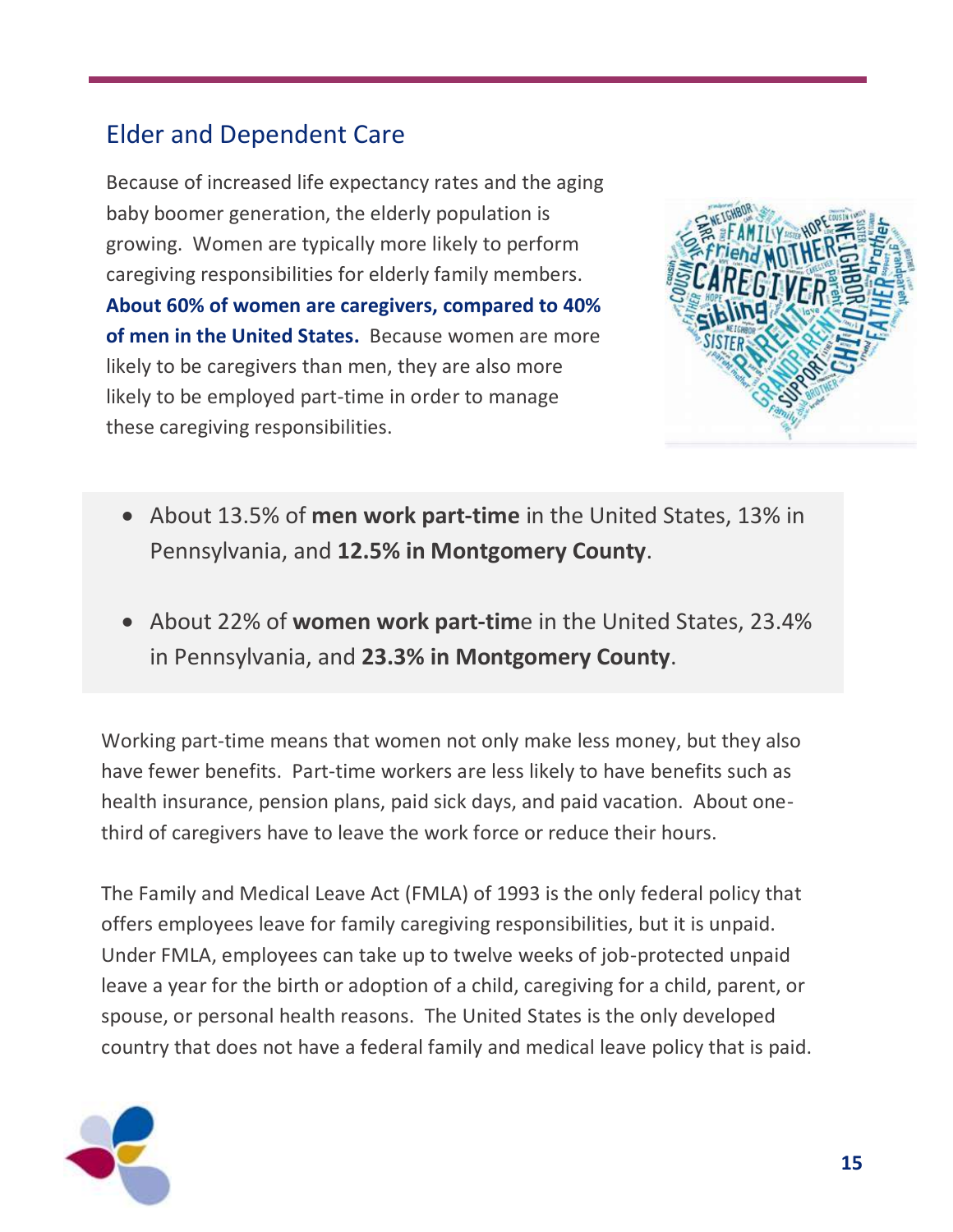## Female-Headed Households

In the United States, mothers were the sole providers for almost one-quarter of households with children under 18. The number of single-parent households has increased from 16.3% in 1975 to 31.3% in 2015. Of those single-parent households, 78.2% were mother-only families. Mother-only families were also more likely to have two or more children under the age of 18 - 51% compared to 40% of father-only families. Mother-only families also vary considerably by race and gender. Black women, in particular, are much more likely to face challenges associated with single parenthood.



## **Average annual cost of infant child care in Pennsylvania: \$12,129**

## Child Care



Child care is one of the most significant expenses for families across the United States. The average cost of infant centerbased child care is about 27% of a family's income, which is up 3 percentage points from 2016. If parents have access to affordable quality child care, they are less likely to miss work. Mothers and single parents are more likely to be adversely affected by lack of reliable and affordable child care. In 28 states and the District of Columbia, the average annual cost of public college tuition was less than the annual cost for an infant in center-based child care.

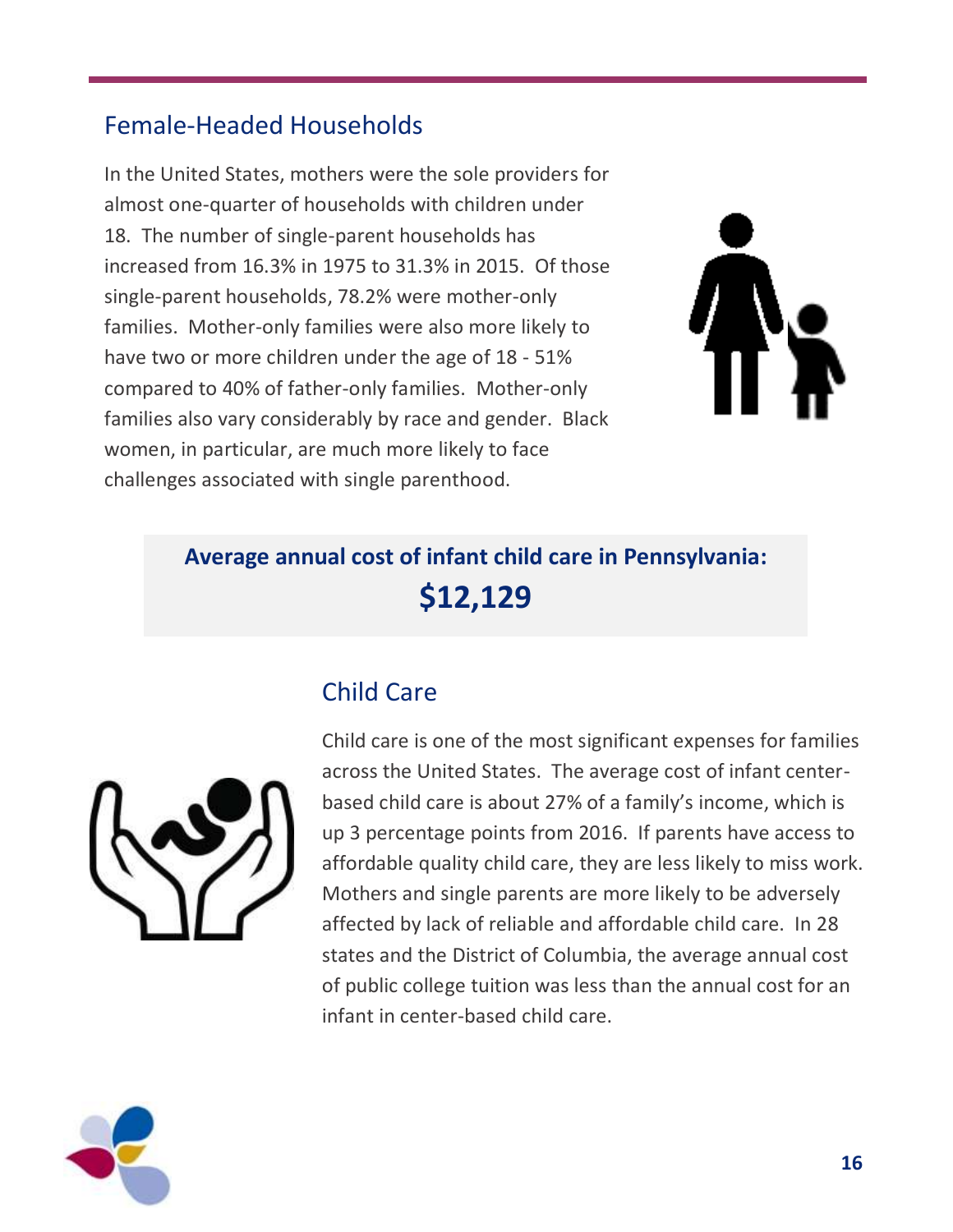- In Pennsylvania, the average annual cost for an infant in center-based child care was \$12,129, compared to the average annual cost of public college tuition, which was \$14,436.
- Single parents in Pennsylvania paid about 49.6% of their income for centerbased child care for an infant.
- As a percent of family income, single parents paid a considerably higher percent for child care.
- While a married couple pays 23.4% of its income towards child care for two children, a single parent pays 87.4% of her/his income in comparison. This is a significant difference that often serves to disadvantage women.



## Child Care Subsidies

Access to child care subsidies is vitally important to families in order to ensure quality child care and to reduce absenteeism at work. The U.S Department of Health and Human Services provides subsidies for child care to low-income working parents through two programs. About two-thirds of funding comes from the Child Care and Development Fund while one-third comes from the Temporary Assistant for Needy Families program. While the federal government sets broad guidelines for eligibility, states may set stricter guidelines if they wish.

- In 2015, 847,400 families and 1.4 million children received child subsidies in an average month in the United States.
- Almost half of the families that received subsidies had income below the federal poverty level, which was \$20,090 for a family of three in 2015.
- In Pennsylvania, 55,100 families and 93,500 children received subsidies.

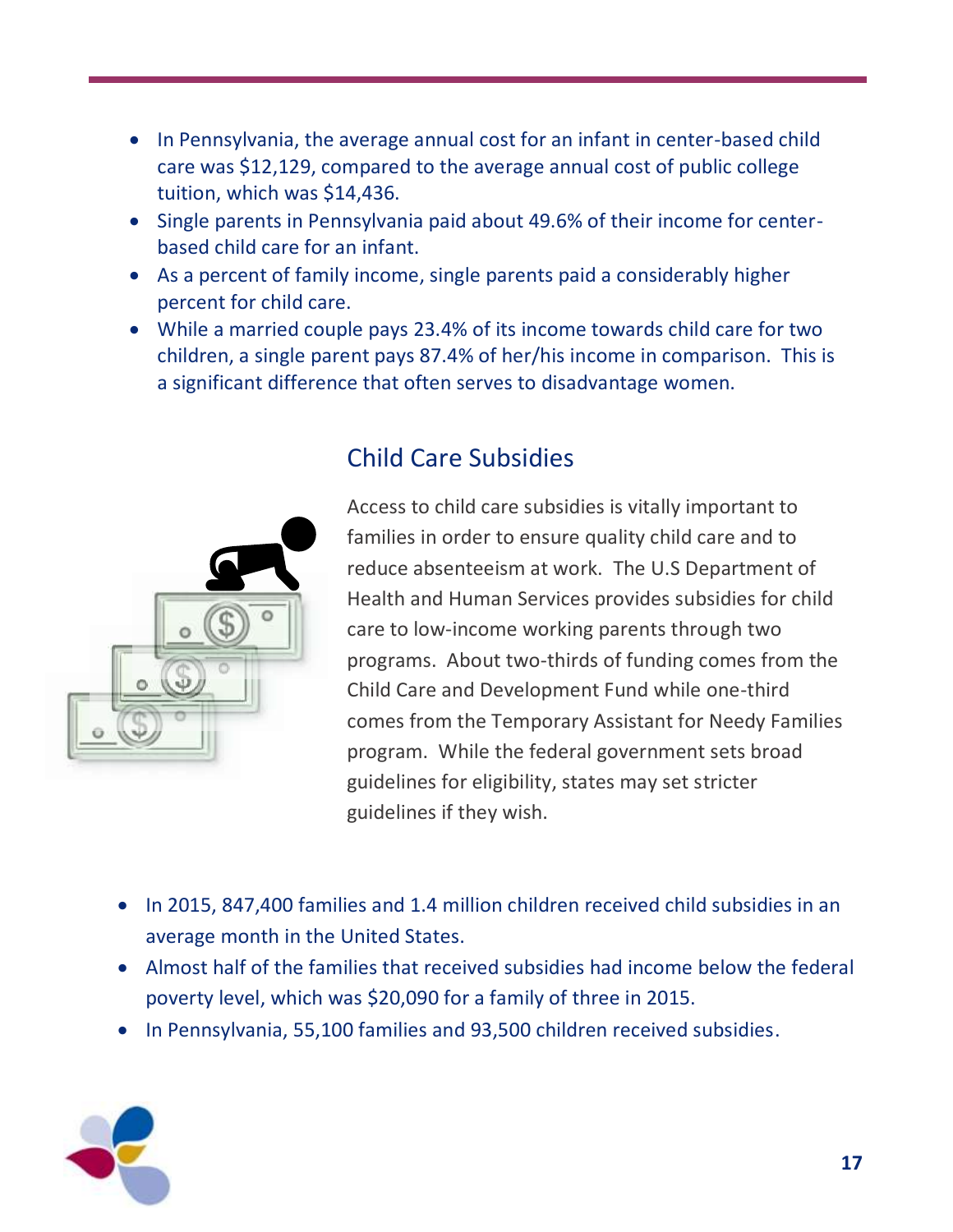## The Coverage and Quality of Pre-Kindergarten Education

Pre-Kindergarten education has a variety of lifelong benefits including the development of social, academic, cognitive, and emotional skills. From 2013-2015, Pennsylvania ranked 28<sup>th</sup> among the fifty states and D.C. in the percentage of fouryear olds enrolled in State Pre-K, Preschool Special Education, and State and Federal Head Start.



- In Pennsylvania, about 64% of three and four-year-old children (living in families that earned up to 300% of the federal poverty level) did not have access to early education programs that were publicly funded and high quality.
- **Montgomery County is among one of the underserved counties in Pennsylvania, with an unmet preschool need of 75.4%, compared to the state average of 64%.**

#### The Gap in Mothers' and Fathers' Labor Force Participation

Historically, women have been less likely to work outside the home and more likely to care for children and to perform unpaid labor inside the home. Men have been far more likely to work outside the home and have been less likely to care for children or to perform unpaid labor inside the home.



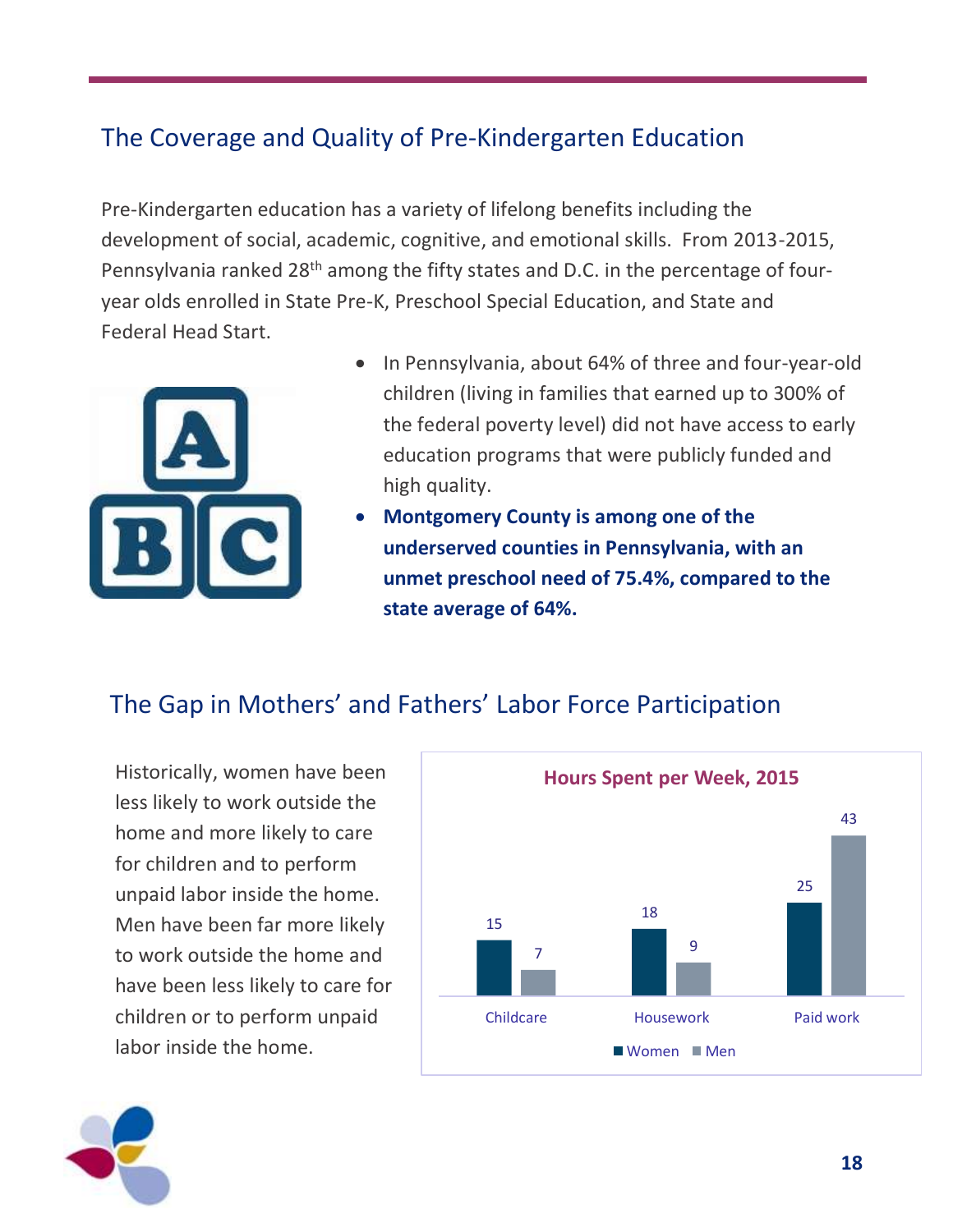- In 2015, fathers reported they spent seven hours a week on child care, nine hours a week on housework, and 43 hours a week on paid work. In 1965, fathers reported they only spent two and half hours on child care, four hours on housework, and 46 hours on paid work.
- In 2015, mothers reported that they spend 15 hours a week on child care, 18 hours a week on housework, and 25 hours a week on paid work. In 1965, mothers reported that they spent ten hours a week on child care, 32 hours a week on housework, and 9 hours a week on paid work.

In 2016, men with children of any age were more likely to participate in the labor force than women with children. Men's labor force participation rate varied little in 2016 depending on the age of the children, ranging from a low of 91.8% with children 6 to 17 years old and a high of 94.4% with children under three years old. Women's labor force participation rates varied considerably depending on the age of the child or children.



- In 2016, 63% of women with children under three years old participated in the labor force compared to 75% of women who participated in the work force if they had children between the ages of 6 to 17.
- For mothers with children under 18 years old in 2016, unmarried mothers were more likely to participate in the work force than married mothers at 75.9% and 68.6% respectively.
- Black mothers were the most likely to work at 73.4%, which is considerably higher in the overall rate of mothers' labor force participation rate of 64.2%.
- In 2015, Hispanic and Latino mothers were the least likely to work at 54.7%, compared to 55% of Asian mothers and 63.3% of White mothers.

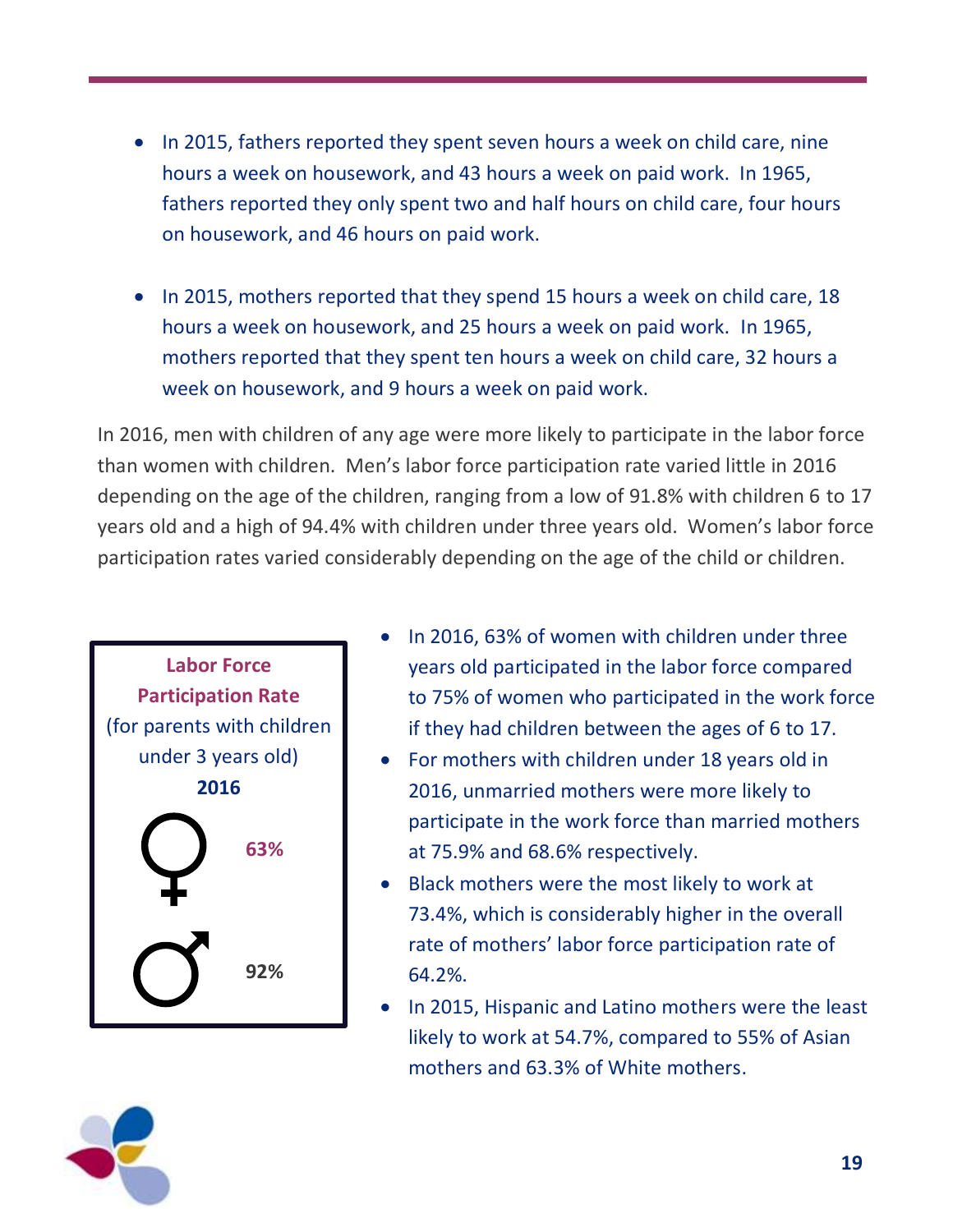## **Poverty and Opportunity**

Overall, women's economic well-being has improved in many areas including health insurance coverage, education, and women-owned businesses. Despite these advancements, however, women – particularly women of color - are still more likely to live in poverty than men.



#### Health Insurance

Health insurance was one area where women consistently fared better than men (2016):

- In the United States, 89.5% of women had health coverage, compared to 86.4% of men.
- In Pennsylvania, 93.8% of women had health coverage, compared to 91.2% of men.
- **In Montgomery County, 95.8% of women had health coverage, compared to 94.2% of men.**
- Overall, individuals in Montgomery County were more likely to have health insurance than in Pennsylvania and the United States.



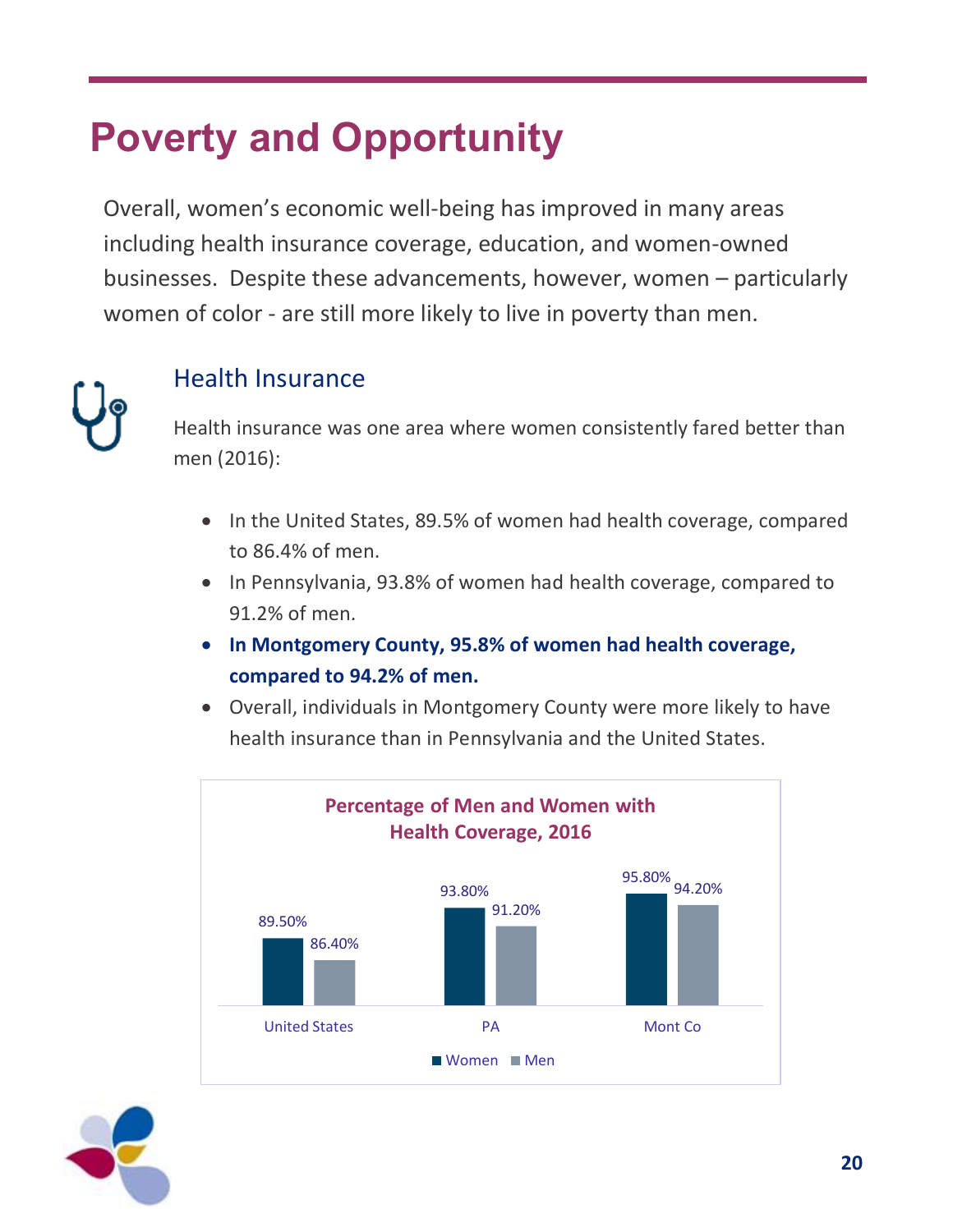

In 2011, the Department of Health and Human Services established guidelines for Women's Preventative Services that were part of the Affordable Care Act (ACA). Since then, the number of mammograms performed on women between the ages of 65 and 69 has increased.

Black women are less likely to have mammograms than non-Black women, but there was improvement from 2011 to 2014:

- In Pennsylvania, the percentage of Black women (aged 65-69) who had mammograms increased from 56.5% in 2011 to 61.5% in 2014.
- **In Montgomery County, the percentage of Black women who had mammograms (aged 65-69) increased from 58.3% in 2011 to 66.7% in 2014.**
- In Pennsylvania, 65% of non-Black women had mammograms in 2014, compared to 63.5% in 2011.
- **In Montgomery County, 70.2% of non-Black women had mammograms in 2014, compared to 67% in 2011.**
- Overall, non-Black women were more likely to have had a mammogram, but all women's rates in this age group were higher in Montgomery County than in Pennsylvania.



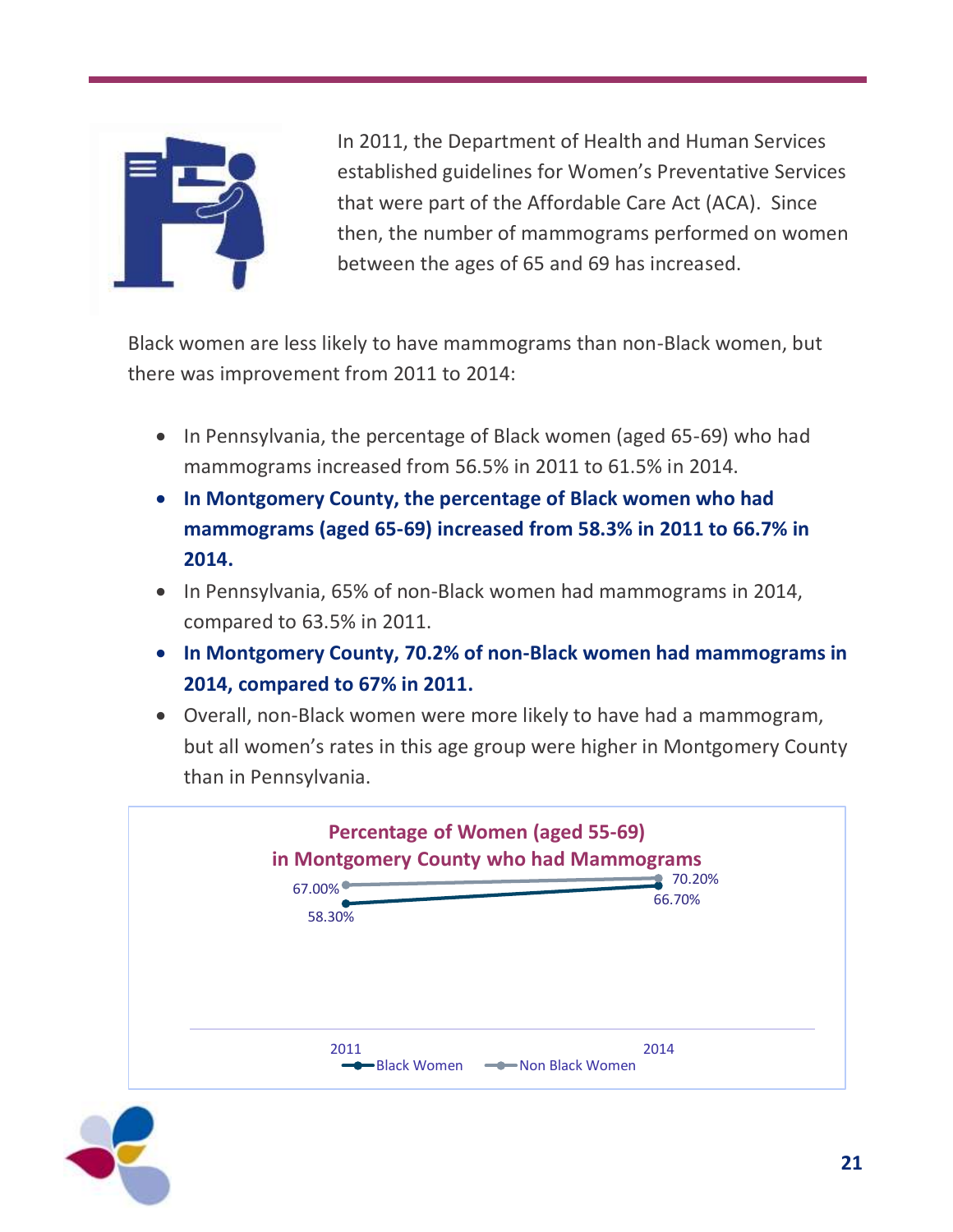## Education

Women's educational attainment has increased dramatically over the past several decades. In 2016, just about 6% of women did not have a high school diploma compared to 34% in 1970. Currently, women are slightly more likely to graduate high school and to attain a bachelor's degree than men. **Levels of educational attainment were much higher in Montgomery County than in the U.S. or Pennsylvania.**

#### In 2016:

- In the U.S., 88.1% of women graduated from high school compared to 86.7% of men and 31.7% of women earned a bachelor's degree or higher, compared to 30.8% of men.
- In Pennsylvania, 90.7% of women graduated from high school, compared to 86.7% of men, and 31.0% of women earned a bachelor's degree or higher, compared to 30.6% of men.
- **In Montgomery County, 94.5% of women graduated from high school, compared to 94.1% of men in 2016, and 47.6% of women earned a bachelor's degree or higher, compared to 48.9% of men.**



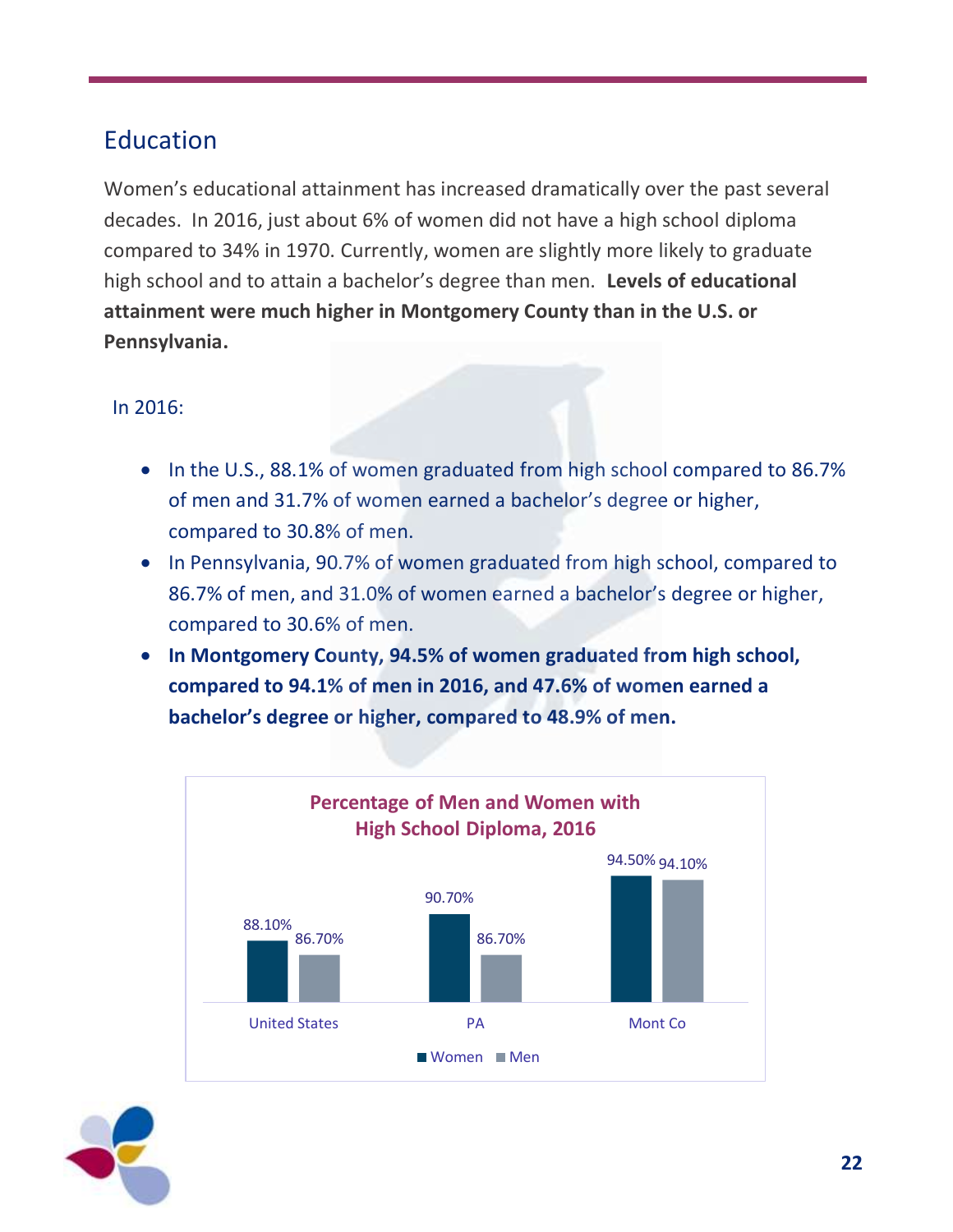Educational levels also vary by race and ethnicity. Overall, Asian women had the highest levels of educational attainment, and Hispanic women had the lowest in the U.S., Pennsylvania and Montgomery County. However, in Montgomery County, educational attainment levels were higher for women in every racial and ethnic group as compared to Pennsylvania and the United States:

- 36.2% of Asian women had a bachelor's degree, and 24.2% had a graduate or professional degree.
- 27.4% of White women had a bachelor's degree, and 20.7% had a graduate or professional degree.
- 19.6% of Black women had a bachelor's degree, and 17.6% had a graduate or professional degree.
- 16.9% of Hispanic or Latino women had a bachelor's degree, and 10.4% had a graduate or professional degree

**Percent of Women in Montgomery Co with Graduate or Professional Degree, 2016**



One of the factors in the gender wage gap is occupational segregation that can be traced back to the college majors of female and male students. Among the majors that are high paying and male-dominated are Mechanical Engineering (89% male), Civil Engineering (83% male), Physics (81% male), Computer Science and Engineering (74% male), and Electrical Engineering (74% male).

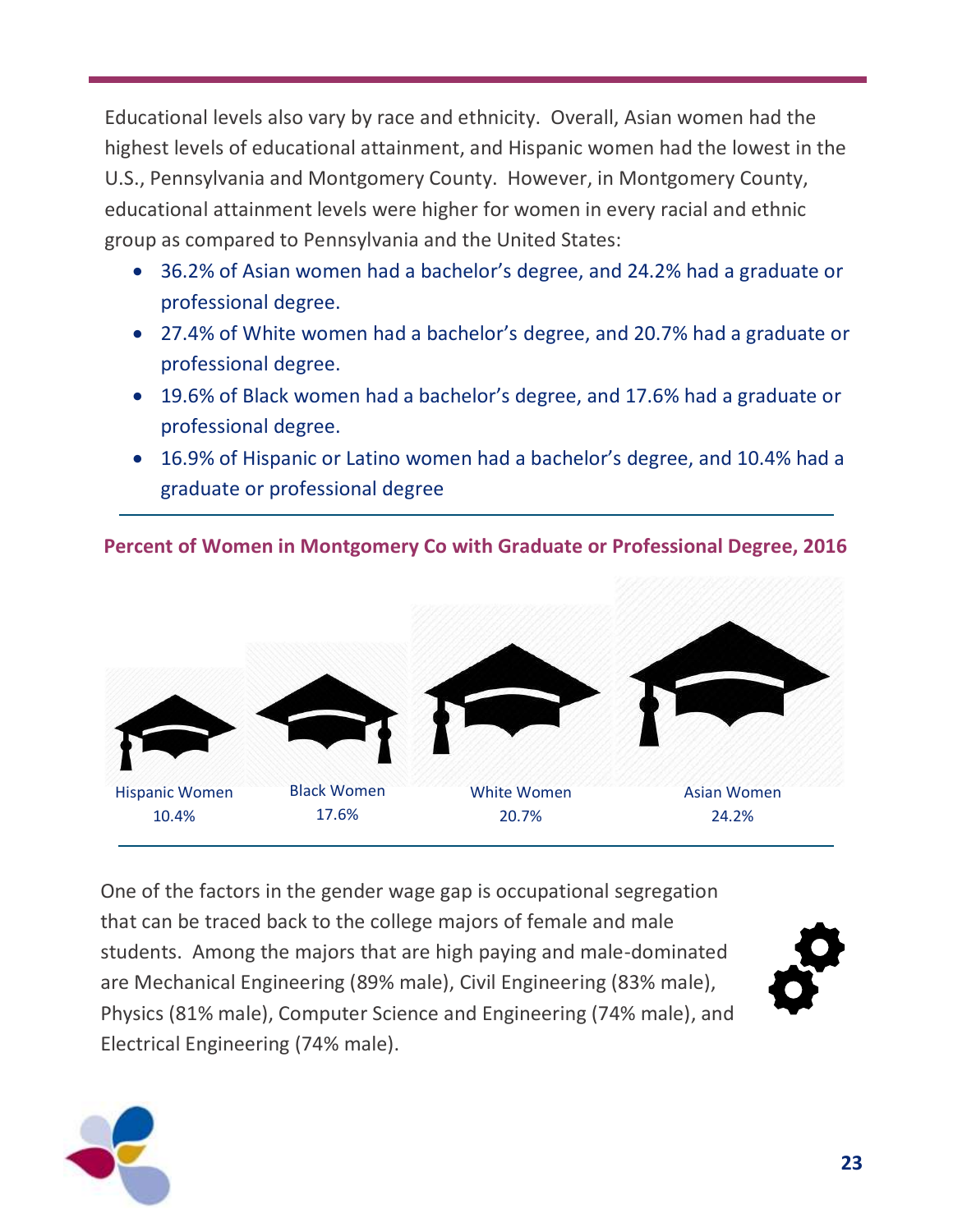Female students are more likely to major in the social sciences and liberal arts, which are typically much lower-paying. Among the majors that are female dominated are Social Work (85% female), Healthcare Administration (84% female), Anthropology (80% female), Nursing (80% female) and Human Resources (80% female). Out of the ten highest paying majors, nine were male-dominated, and six out of ten of the lowest paying majors were female-dominated. The underrepresentation of women in science, technology, engineering, and mathematics (STEM) fields has a significant impact on the earning potential of women.

#### Women Business Owners



Over the past several decades, the number of women-owned businesses has increased considerably. The percent of women business owners in Pennsylvania has steadily increased from 24.2% in 2002, to 27% in 2013 to 31.2% in 2016. Nationwide, women of color were more likely to own a business in their respective demographic group than White women in 2017:

- Black women owned 59% of Black owned businesses.
- American Indian women owned 48% of businesses in their demographic group.
- Native Hawaiian women owned 46% of businesses in their demographic group.
- Hispanic women owned 44% of businesses in their demographic group.
- White women owned 32% of businesses in their demographic group.

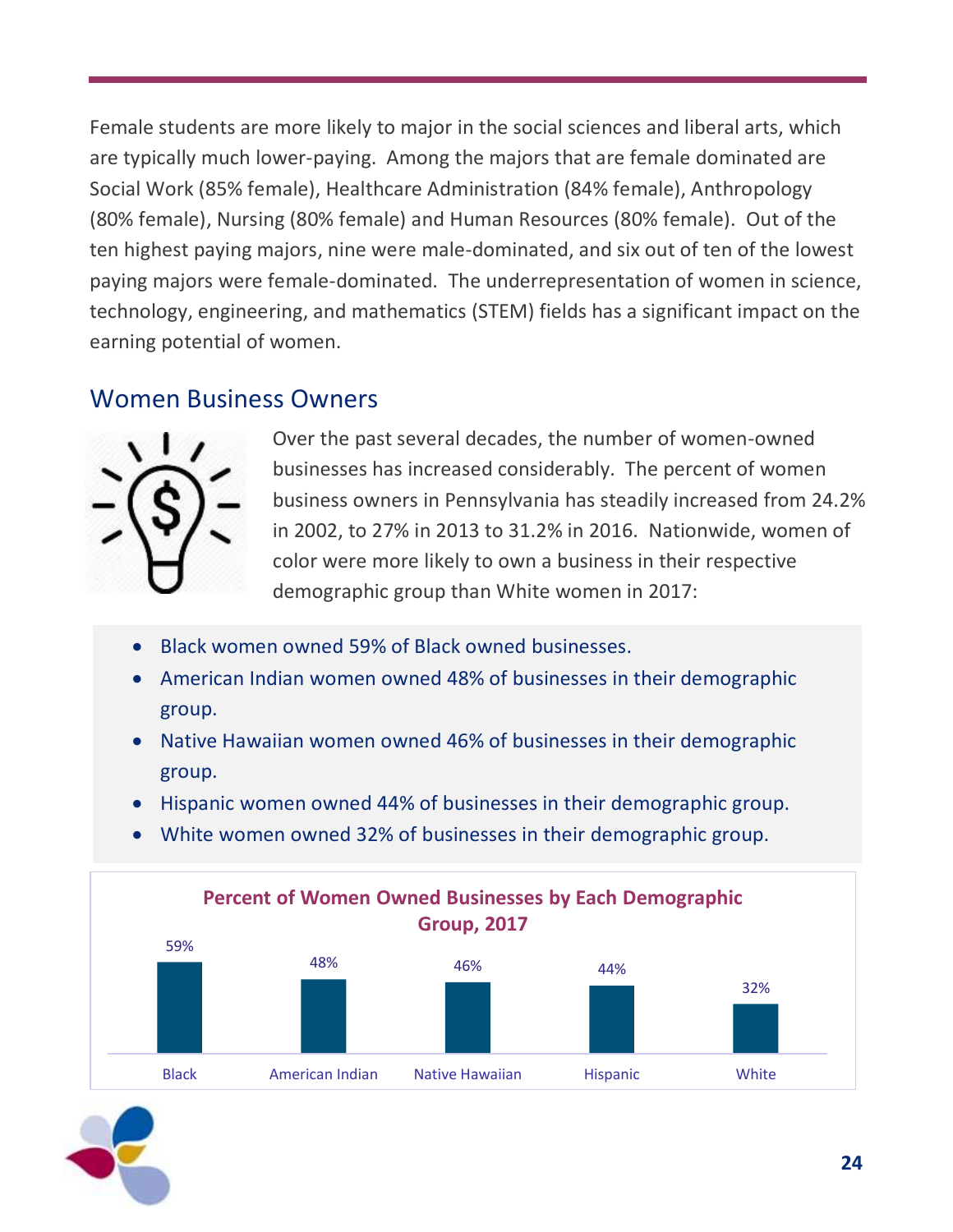## Women's Poverty and Economic Security

Women are more likely to live in poverty than men. In the United States, 12.2% of men and 14.5% of women lived below the poverty level in 2017. Statistics in Pennsylvania were similar, with 11.2% of men and 13.7% of women living below the poverty level. **Overall, fewer men (4.7%) than women (6.7%) lived in poverty in Montgomery County.**

Public assistance programs like Supplemental Nutrition Assistance Program (SNAP), Temporary Assistance for Needy Families (TANF), and Medicaid are particularly important for women given their more economically vulnerable position due to the gender wage gap and the greater likelihood of facing poverty. In households that have children under 18 years old, mothers were much more likely to receive SNAP than fathers. Although the general pattern in Montgomery County was the same, the percent of male householders receiving SNAP was higher than in the U.S. or Pennsylvania.

- In the U.S., 27.2% of female householders (with no husband present) and 5.4% of male householders (with no wife present) received SNAP benefits in 2016.
- In Pennsylvania, 25.5% of female householders and 5% of male householders received SNAP benefits in 2016.
- In Montgomery County, 25.6% of female householders and 7.7% of male householders received SNAP benefits in 2016.



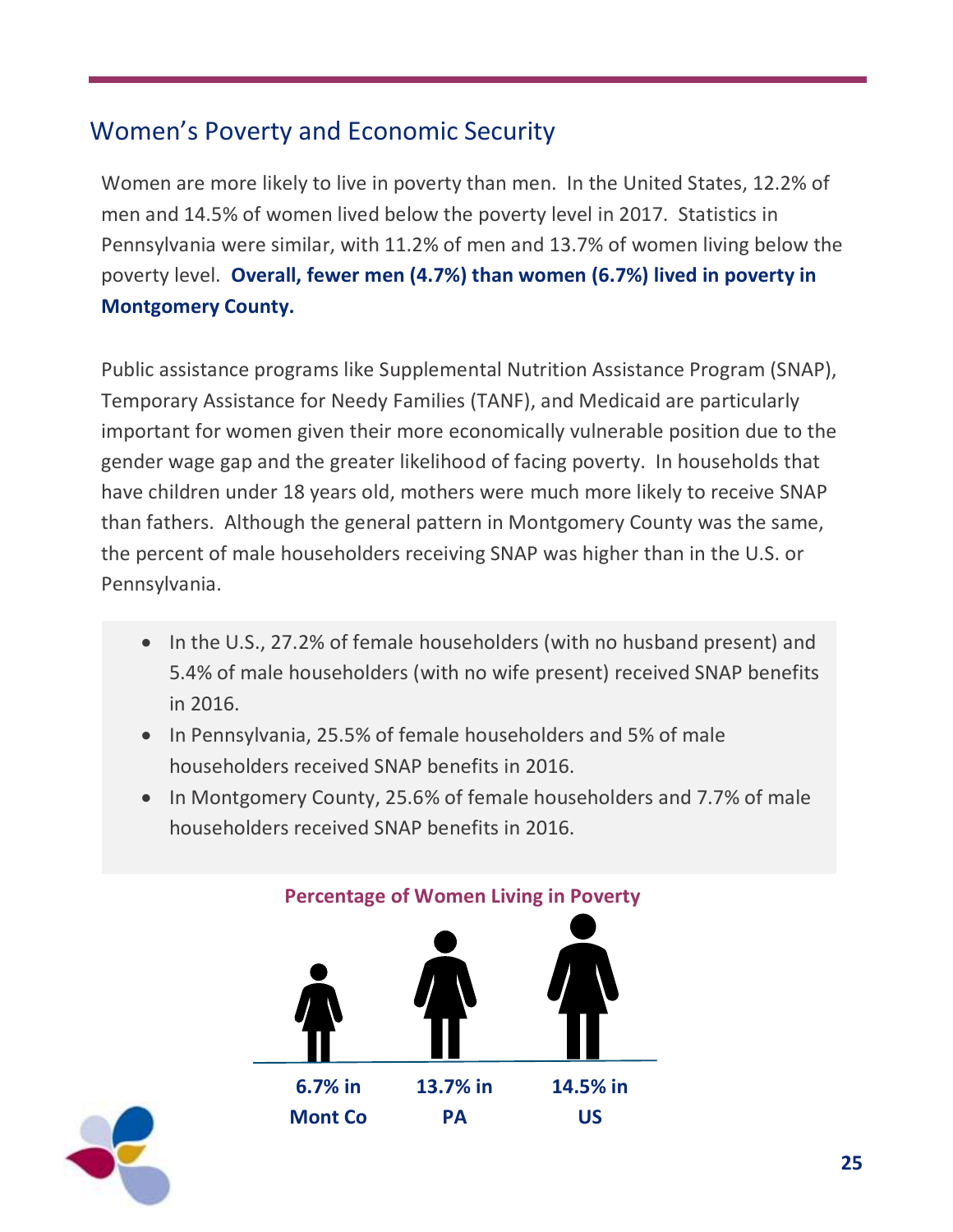## **Health and Well-Being**

Women's health is an important part of their financial well-being and vice versa. Access to health care regardless of socioeconomic status is a key component to maintaining women's health. Historically, women's health has been under-studied. The Centers for Disease Control and Prevention (CDC) currently have a commitment to make sure they work with a diverse group of human subjects that include women and minorities.



### Heart Disease

Heart disease is the leading cause of death for both women and men. Heart disease is typically associated with men, and only 54% of women even realize that heart disease is their leading cause of death. The overall death rate due to heart disease from 2014-2016 for both women and men was 324.3. Women are more likely than men to be affected by chest pain, cardiac syndrome, and broken heart syndrome. From 2014 to 2016, heart disease death rates (per 100,000) were:



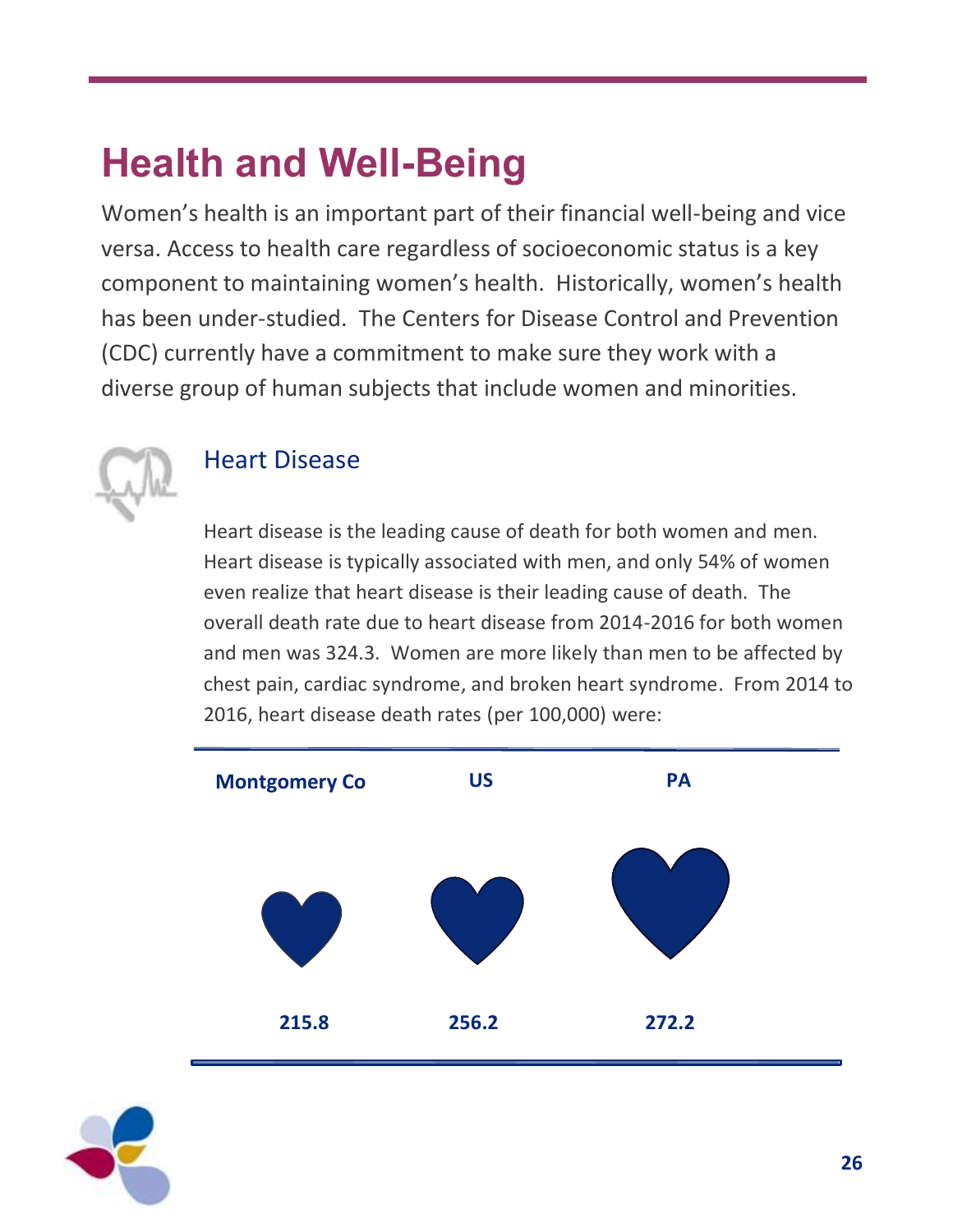## Cancer

**215.8**  Concertis the second loading cause of death in the U.S. The mest common tuner concer among woman are were 816,453 new cases of cancer, and 282,107 women died in the U.S. ethnic groups: 333 in the U.S., 349.4 in Pennsylvania, and 272.8 in Cancer is the second leading cause of death in the U.S. The most common types of cancer among women are skin, breast, lung, colorectal, and uterine. In 2015, there

Black women have the highest cancer death rates in the U.S., Pennsylvania, and Montgomery County. Cancer death rates were higher for Black women in Pennsylvania than in the U.S., but lower in Montgomery County.



## Breast Cancer



Breast cancer is the fastest growing type of cancer, with a rate of 124.7 per 100,000 women from 2011 to 2015. Among cancer deaths for women, breast cancer ranks second highest with a rate of 20.9. The mortality rate for breast cancer was slightly higher in Pennsylvania and Montgomery County than it was nationwide. Death rates for breast cancer were:

- 20.9 in the United States
- 21.9 in Pennsylvania
- 21.4 in Montgomery County

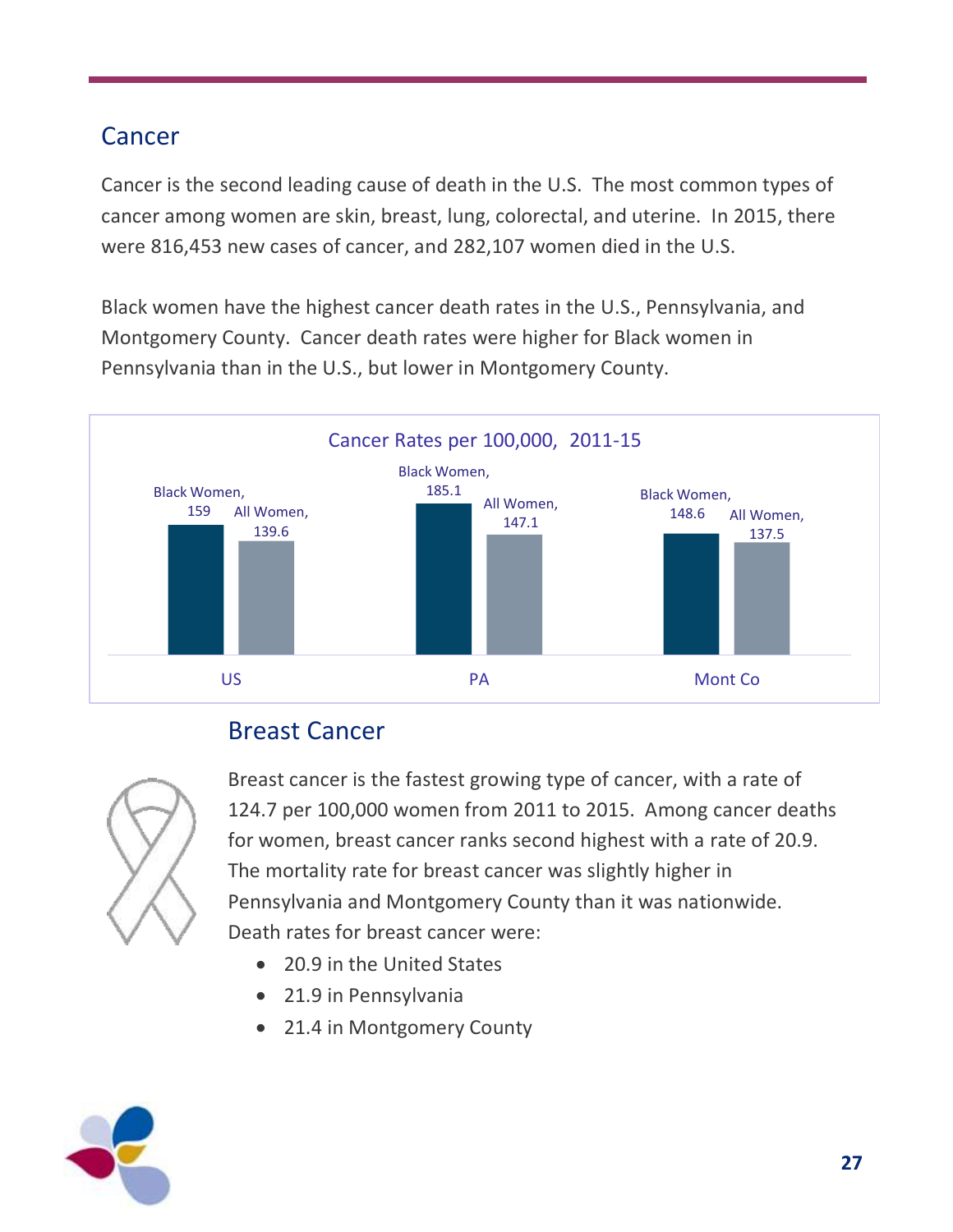In Montgomery County from 2011 to 2015, there were 3,777 new cases of female breast cancer. This means that for every 100,000 women, there were 142 female breast cancer cases reported.

Black women are affected by breast cancer at a much greater rate than all other racial and ethnic groups. From 2011-2015, breast cancer death rates for Black women were 31.3 in Pennsylvania, 29.3 in Montgomery County, and 28.7 in the U.S.

## Lung and Bronchus Cancer

Among women and men, lung and bronchus cancer had the highest rate of cancer deaths in the U.S.

- **In Montgomery County, lung and bronchus mortality rates were highest for White women at 32.1, followed by Black women at 26.7 from 2011- 2015.**
- In Pennsylvania, mortality rates were highest among Black woman at 45.2, followed by White women at 36.1
- In the U.S., mortality rates were highest among White women at 36.6, followed by Black women at 33.5.



### Diabetes

Diabetes increases the likelihood of heart disease, stroke, kidney disease, and blindness. Since 1980, the rates of diagnosed diabetes in the U.S. have increased dramatically. In 2015, 8.3% of women and 9.2% of men were diagnosed with diabetes nationwide. In Pennsylvania, 8.2% of women and 9.5% of men were diagnosed with diabetes in 2015.

*In Montgomery County, diagnosed diabetes rates were substantially lower than the national and state rates for both women and men.*

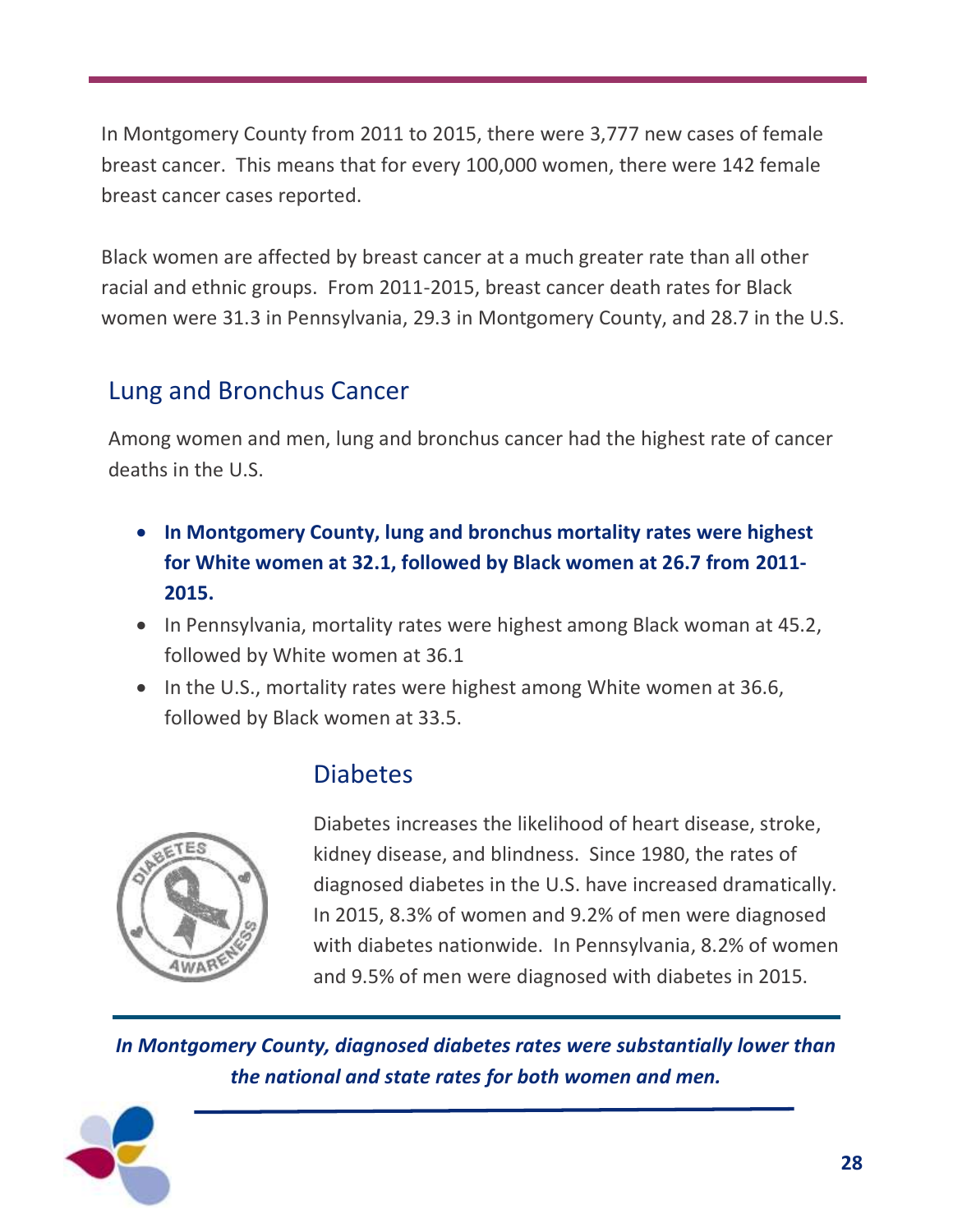In 2013, Montgomery County had the lowest percentage of people with diagnosed diabetes out of all the counties in Pennsylvania, with 6.3% of all adults having been diagnosed with diabetes.

#### **The rate of diagnosed diabetes in 2013 was 5.8% for women and 6.9% for men in Montgomery County.**

## Obesity and Healthy Weight



Obesity is associated with heart disease, stroke, type 2 diabetes, and some types of cancer. Rates of obesity were somewhat lower for both women and men in Montgomery County, compared to the state and national averages in 2016:

- 29.5% for women and 29.6% for men in the U.S.
- 29.3% for women and 31.3% for men in Pennsylvania
- **22.9% of women and 25.4% for men in Montgomery County**

#### Mental Health

Approximately one in five adults has a mental health condition in the U.S. Mental illness can affect women and men differently. American women were more likely to experience depression, anxiety, panic disorder, social anxiety disorder, specific phobias, post-traumatic stress disorder (PTSD), and obsessive-compulsive disorder.

**In the United States, women (8.5%) were almost twice as likely as men (4.8%) to experience major depression.**

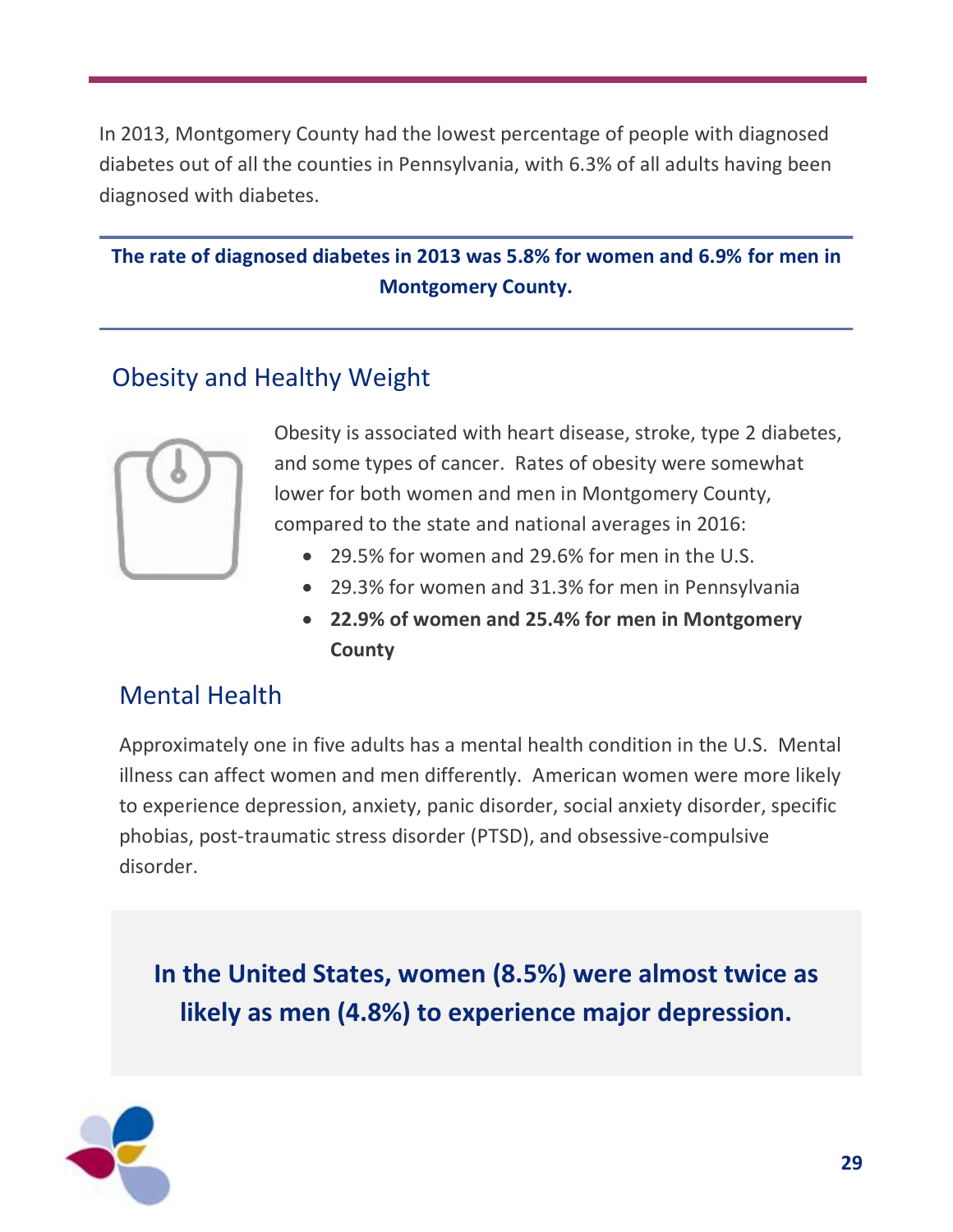Rates of any form of depression were also higher among women than men:

- In Pennsylvania, 23% of women and 14% of men had been told they have some form of depressive disorder.
- **In Montgomery County, 19% of women and 14% of men had been told they have some form of depression.**

### Opioids

Over the past twenty years, opioid use disorder has increased significantly in the United States.

*Rate of death from prescription opioid overdose in United States 1999 - 2005*



For women, psychological and emotional distress are risk factors for prescription opioid misuse. Physical and sexual abuse are correlated with substance abuse disorders for women, and studies have found that rates of childhood and adult sexual abuse are higher for women than men. This means that among all individuals with substance use disorders, a higher proportion of women have a history of trauma that frequently includes sexual and physical abuse. Childhood abuse is also associated with chronic pain later in life.

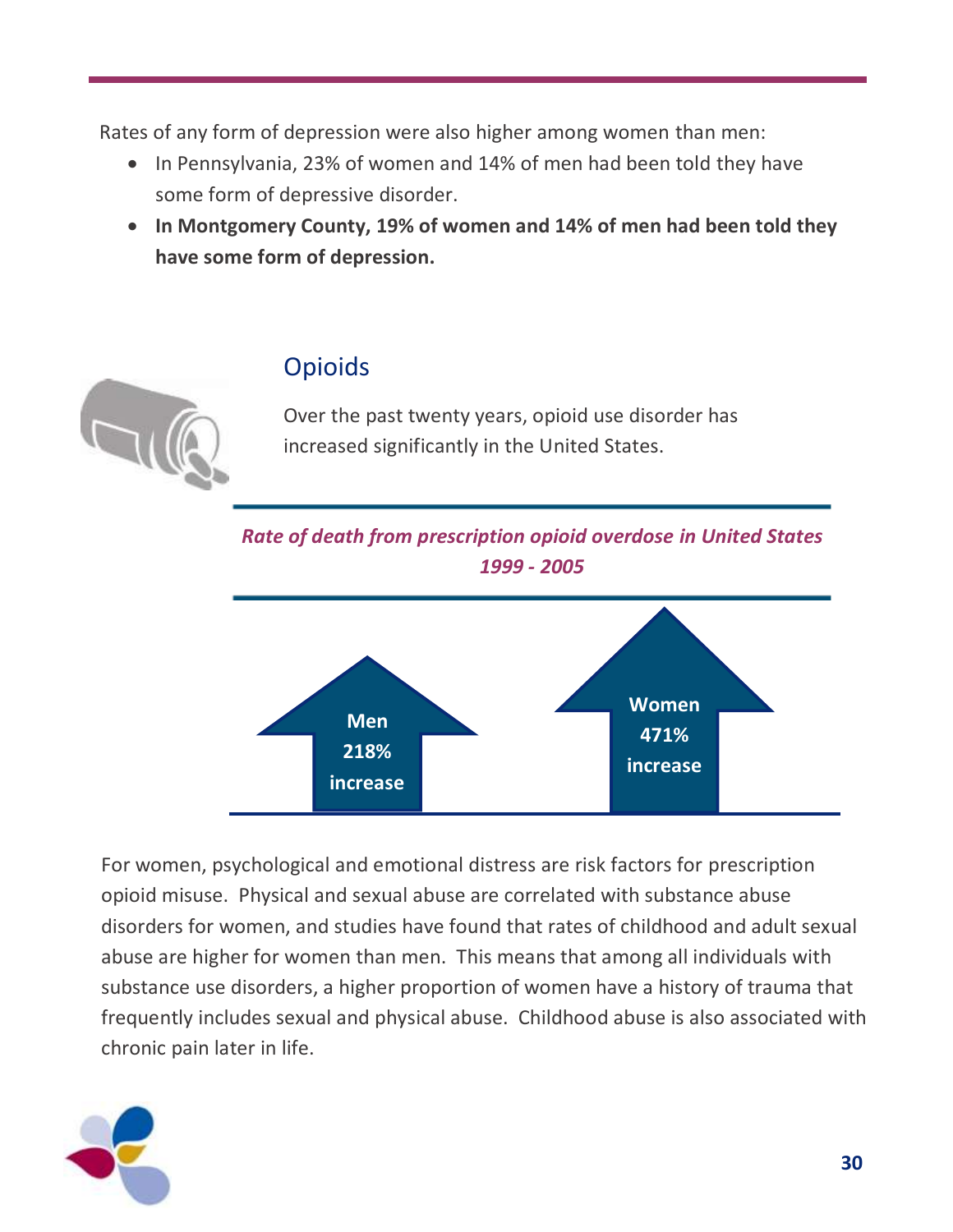In the United States, American Indian or Alaska Native women are at the greatest risk of dying from a prescription opioid overdose. The overdose death rate is also significantly higher among White, non-Hispanic women than other racial and ethnic categories – with the exception of American Indian or Alaska Native women.

**In Montgomery County, 63.2% of men overdosed on prescription opioids compared to 36.8% of women in 2017.** Of the prescription opioid overdose incidents among women in Montgomery County in 2017, the vast majority occurred among White women.



| 2.6%            | 10.3%        | 23.1%    | 62.5% |
|-----------------|--------------|----------|-------|
| <b>Hispanic</b> | <b>Black</b> | Race not | White |
| <b>Women</b>    | Women        | reported | Women |

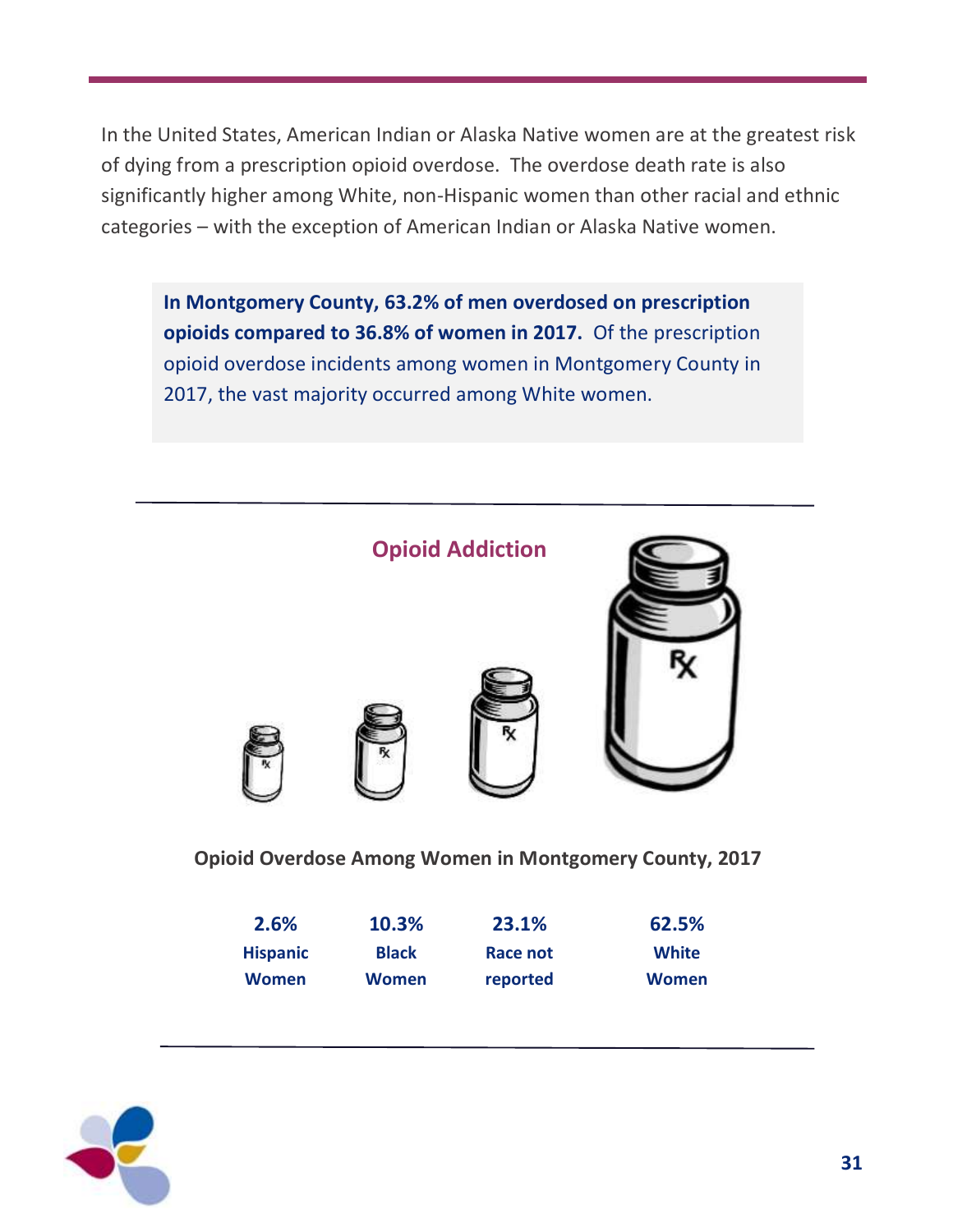## **Violence and Safety**

Sexual violence and intimate partner violence pose a serious public health problem. Victims of sexual violence suffer both physical and psychological trauma. Being a victim of violence as a child also increases the odds of being victimized as an adult. In the United States:

- Nearly 1 in 4 women and 1 in 10 men experience some sort of intimate partner violence during the course of their lifetime.
- About 40% of female murder victims are killed by an intimate partner.
- In 2015, **266** women were shot or killed in the middle of an argument by a spouse or intimate partner.





STOP DOMESTIC VIOLENCE

#### Intimate Partner Violence by Race and Ethnicity

According to the Rape, Abuse, and Incest National Network, American Indian women are the most likely to face sexual assault specifically. Over 84% of Native American women have experienced assault or domestic violence at some point during their lifetime in the U.S. They are twice as likely as women in any other demographic group to experience rape or sexual assault.

There are over 566 Native tribes in the U.S. but only 26 shelters across the country that offer culturally specific services to Native women. Compared to other racial/ethnic groups, American Indian women experience more interracial violence than other racial/ethnic groups. About 2/3 of Native women who are sexually assaulted are attacked by non-Native men.

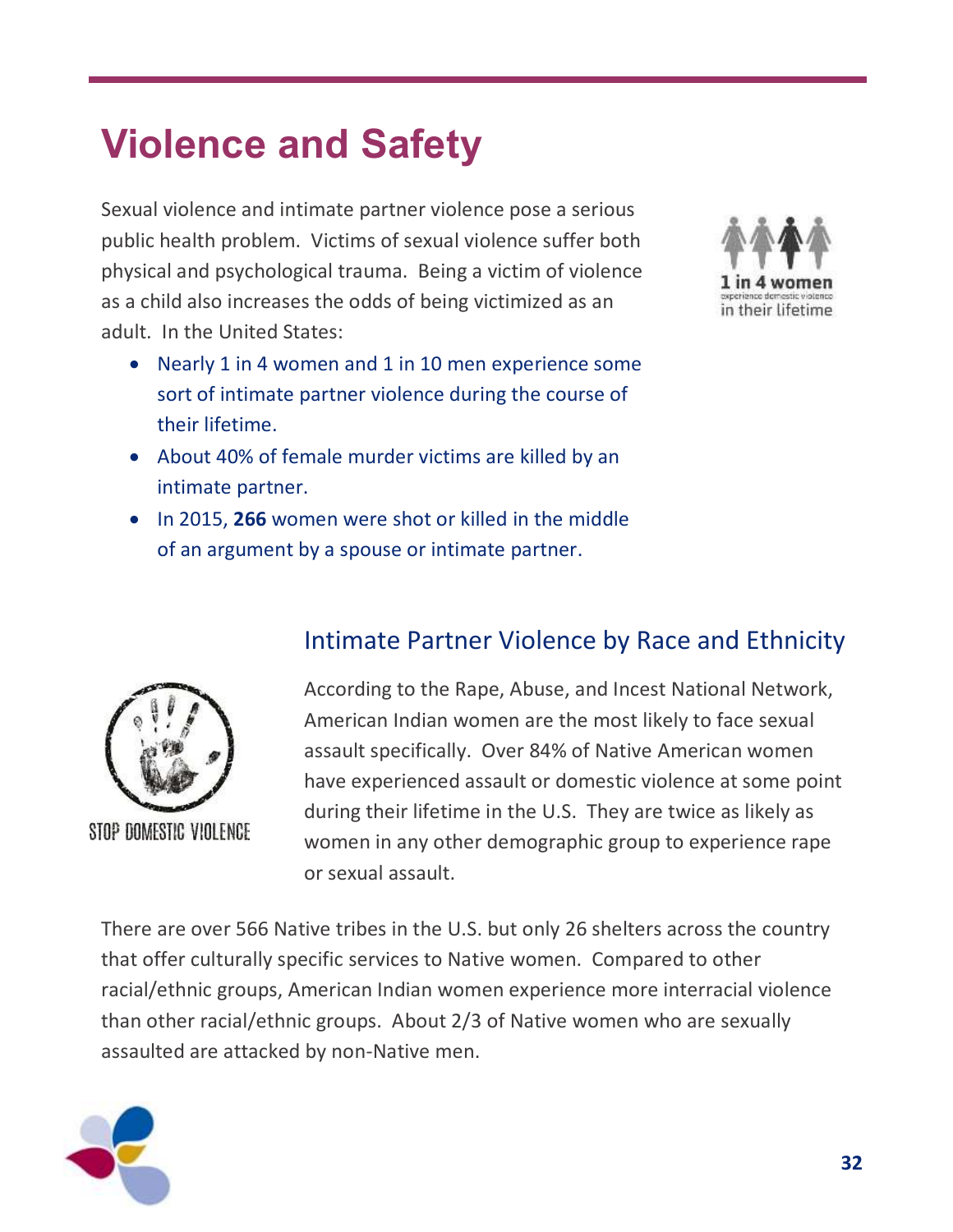In the U.S., the prevalence of physical violence, rape, or stalking varies among racial/ethnic groups of women:

- 53.8 % of multiracial women
- 46% of American Indian or Alaska native women
- 43.7% of Black women
- 37.1% Hispanic women
- 34.6% of White women
- 19.6% of Asian or Pacific Islander women

### Domestic Violence Fatalities

From 2003 to 2015, over half (55.5%) of female victim homicides were instances of intimate partner violence. Male perpetrators (98.2%) were overwhelmingly responsible for female homicides. Black women were murdered by men at a rate twice as high as that of White females in the United States. According to the Violence Policy Center, the murder rate of women in 2017 was:

- 2.43 per 100,000 for Black women.
- 1.46 per 100,000 for American Indian and Alaskan Native women.
- .96 per 100,000 for White women.
- .51 per 100,000 for Asian and Pacific Islander women.

More than 1,600 victims and perpetrators have died in domestic violence-related deaths in Pennsylvania over the last ten years. In 2017, 117 victims died due to domestic violence-related causes in Pennsylvania. Over the past eleven years, there have been 50 victim deaths due to domestic violence incidents in Montgomery County.



**Over the past 11 years, there have been 50 victim deaths due to domestic violence incidents in Montgomery County.**

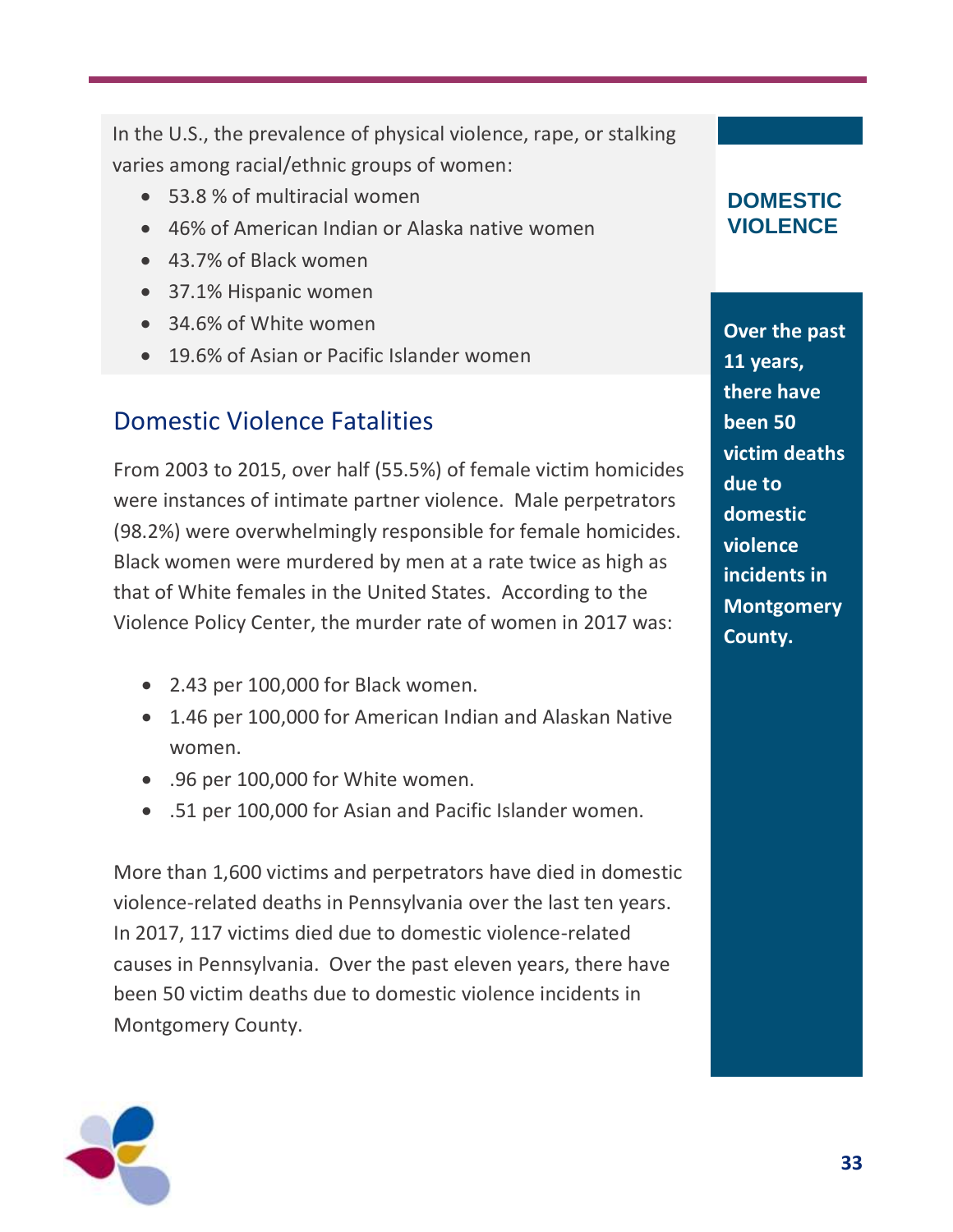## Sexual Assault on College Campuses

Sexual assault is a common problem on college campuses that frequently goes unreported. **One in five women is sexually assaulted at some point while attending college.** Sexual assault includes "any unwanted sexual activity, from unwanted touching to rape" (Office of Women's Health). Alcohol and/or drugs are often involved in instances of campus rape and sexual assault.



- An estimated 5% of female student victims was incapacitated when raped during their first year of college.
- An estimated 20% of female student victims (aged 18-24) reported the crime to law enforcement.
- Sexual assault is common across all racial and ethnic groups, but is more prevalent among female students who identify as lesbian, gay, or bisexual.

## In Montgomery County,

there were 89 reported incidents of rape at colleges and universities within or on the border of the county from 2014 to 2016.

There were also 53 reported incidents of fondling, 142 incidents of domestic violence, 43 incidents of dating violence, and 49 stalking incidents.

## Rape and Sexual Violence

In 2015, 43.6% of women reported that they had experienced some sort of contact sexual violence during their lifetime, compared to 24.8% of men in the U.S. About 1 in 5 women or 21.3% or reported completed or attempted rape during their lifetime, compared to 2.6% of men. The majority of female victims (81.3%) reported completed or attempted rape before the age of 25.

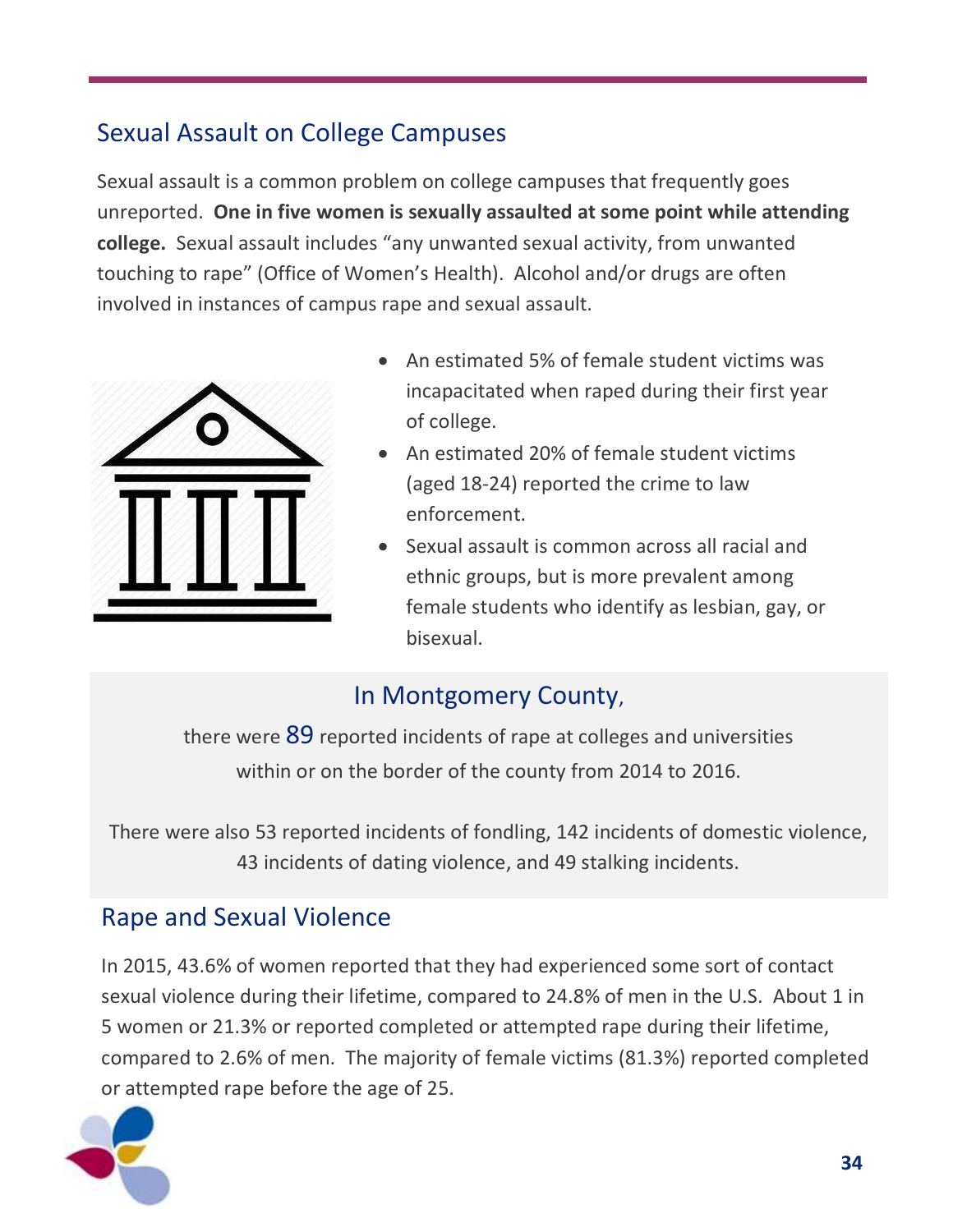## Violence and Safety among LGBT Women and Youth



According to the National Intimate Partner and Sexual Violence Survey, LGBT individuals in the U.S. were more likely than heterosexual individuals to have experienced intimate partner violence, sexual violence, and stalking. Among women who reported instances of intimate partner violence in their lifetime were:

- 61% of bisexual women.
- 44% of lesbian women.
- 35% of heterosexual women.

Women who identify as bisexual, in particular, are disproportionately affected by intimate partner violence in the United States:

- About 1 in 5 bisexual women have been raped by an intimate partner, compared to 1 in 10 heterosexual women.
- 37% of bisexual women have been stalked, compared to 16% of heterosexual women.
- 37% of bisexual women have also been injured as a consequence of rape, stalking, or physical violence, compared to 16% of heterosexual women.

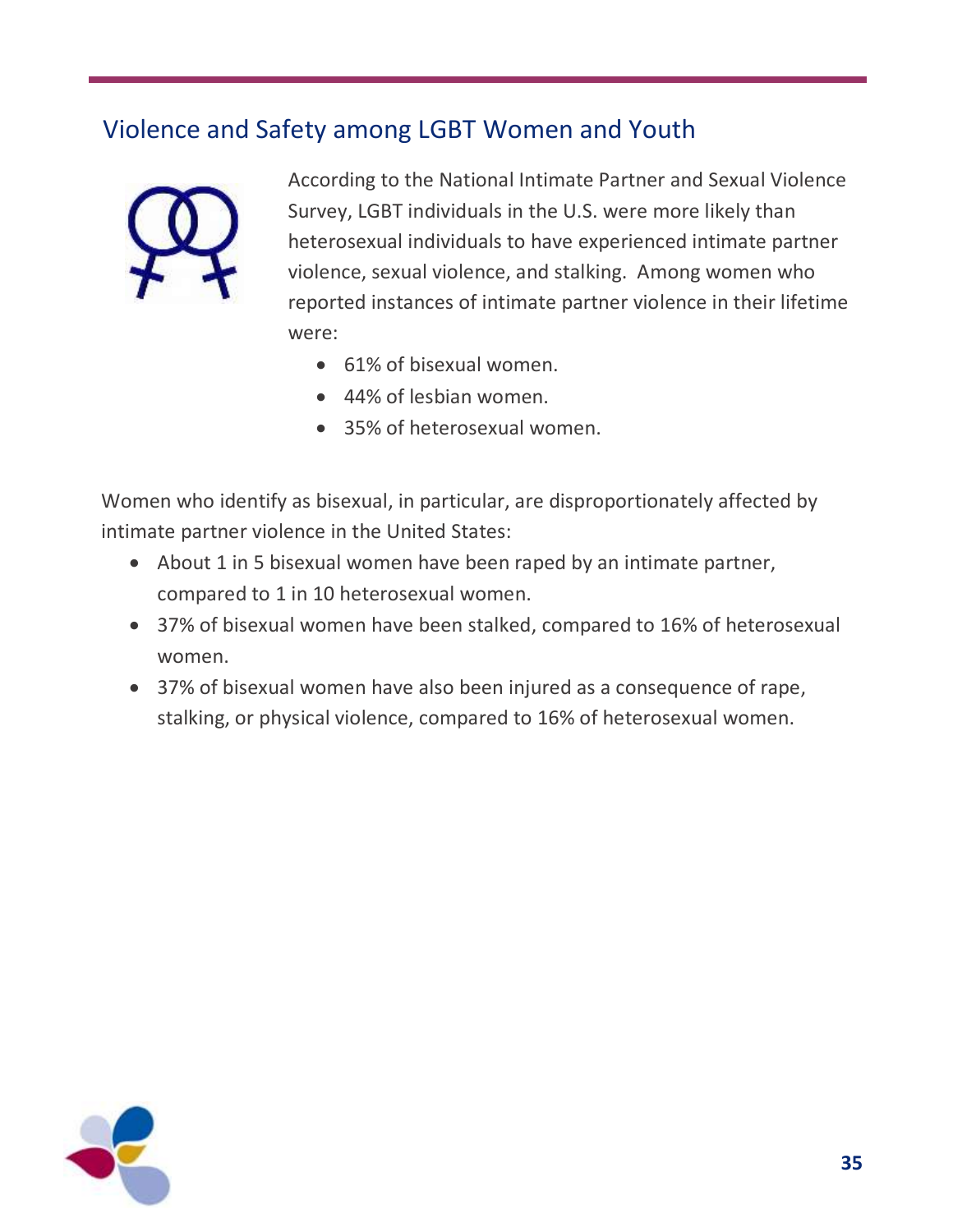# **Reproductive Rights and Infant Health**

## Abortion Services

In 2014, there were 42 facilities that provided abortions in Pennsylvania, and 20 of those were clinics. This was an 11% decline in the number of overall providers from 2011 when there were 47 facilities that provided abortions. In 2014, about 85% of the counties in Pennsylvania had no facilities that provided abortions. Pennsylvania is at the bottom of the middle third of states for women's reproductive rights.

## Low-Weight Births

From 2012-2016, the percent of low-weight births was 8.2% in Pennsylvania and 7.4% in Montgomery county. **Low birth weight rates were most common among Black or African American women in Pennsylvania (13.3%) and Montgomery County (11.1%).** In both Pennsylvania and Montgomery County, White women were the least likely to give birth to low-weight babies at 7.2% and 6.6%, respectively.



## Infant Mortality

Even though infant mortality rates have improved overall, women of color have considerably higher infant mortality rates than White women. Women of color are also less likely to have access to prenatal care during the first trimester.

**In Montgomery County, infant mortality among Black women is concerning as the rate is much higher than other racial groups and considerably higher than national and state averages.** The infant mortality rates among racial and ethnic groups of women in 2014 were:

- 13.2 for Black women in Pennsylvania and **16.7 in Montgomery County**
- 4.5 for White women in Pennsylvania and 2.5 in Montgomery County

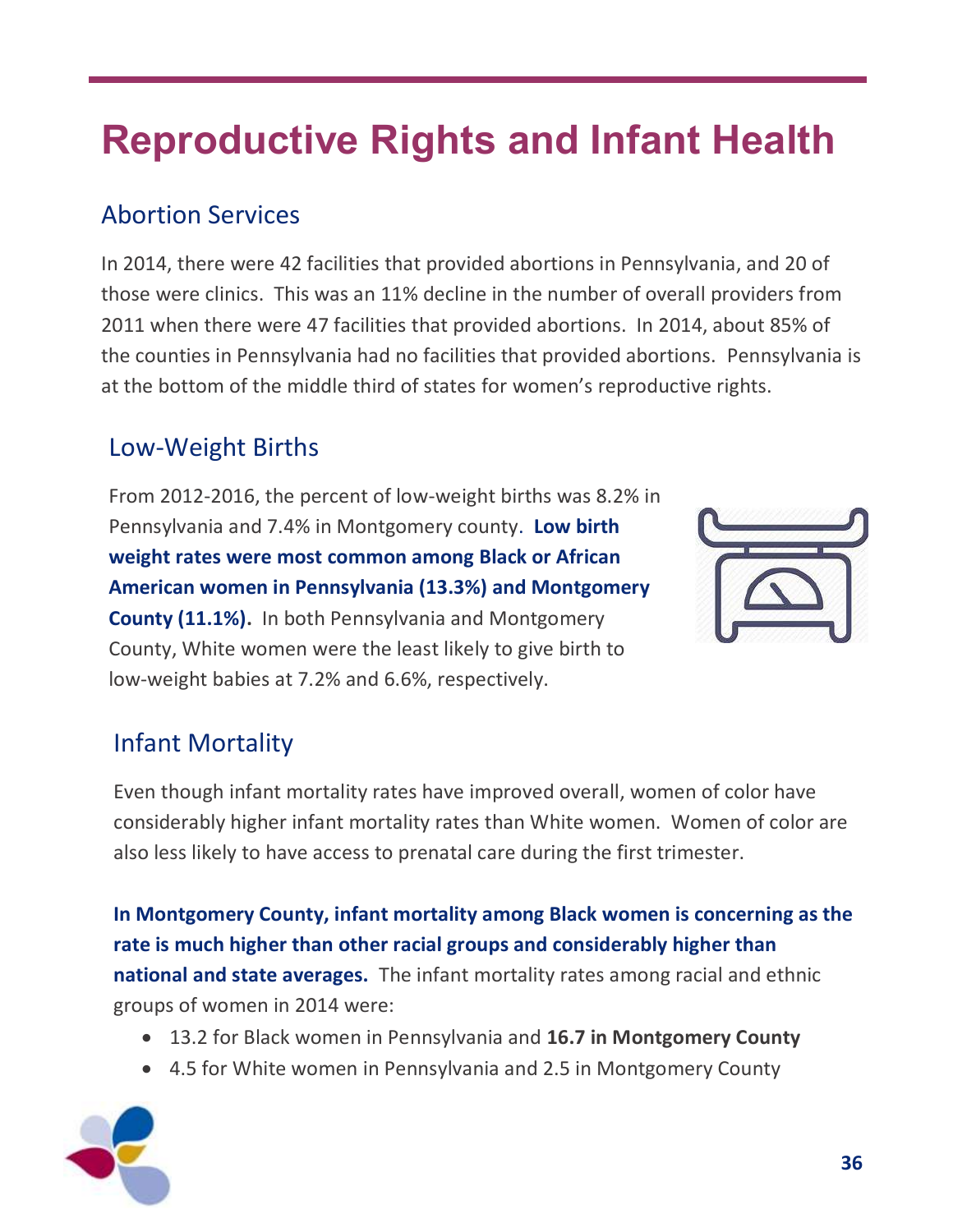## Contraception Coverage

Under the Patient Protection and Affordable Care Act (ACA) of 2010, women's access to contraceptives was increased. Before implementation of the ACA, approximately 30-44% of women's out-of-pocket medical expenses were on contraception. Out- of-pocket expenses for all prescriptions were reduced significantly by the ACA, and most of that reduction was related to reduced out-ofpocket expenses for contraception.

## Same-Sex Marriage and Second-Parent Adoption

Historically, same-sex couples were often denied the right to legally adopt children. As a result of the Supreme Court decision in *Obergefell*, same-sex couples now have the right to stepparent adoption and joint adoption for married couples. Some states have provided additional protections against discrimination in fostering and adoption. There are no anti-discrimination laws for same-sex couples in reference to fostering or adoption in Pennsylvania.

## Prenatal Care

**From 2012-2016, the percent of mothers with prenatal care in the first trimester was 78.2% in Montgomery County and 72.5% in Pennsylvania.** This is up from 2014 when the percent of mothers with prenatal care in the first trimester was 77.3% in Montgomery County and 71.9% in Pennsylvania. White women were the most likely to have received prenatal care in Pennsylvania and Montgomery County.

During the first trimester, women's access to prenatal care varied by race and ethnicity:

- 57.2% of Black women in Pennsylvania and 58.5% in Montgomery County.
- 60.8% of Hispanic women in Pennsylvania and 52.8% in Montgomery County.
- 70.7% of Asian/Pacific Islander women in Pennsylvania and 75% in Montgomery County.
- 76.6% of White women in Pennsylvania and 82.6% in Montgomery County.

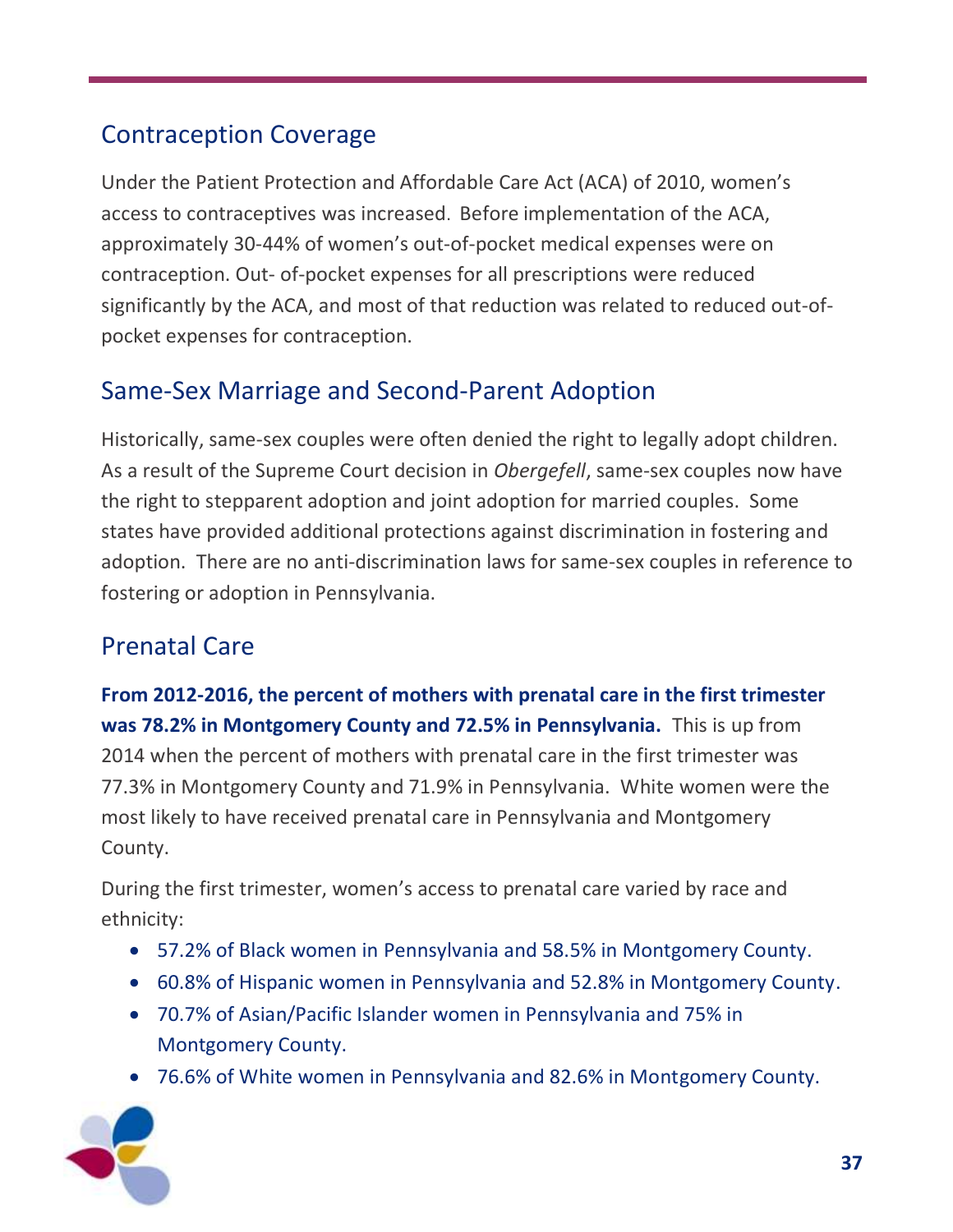## **Political Participation**

Historically, women have not been as active in public life as men. Women are severely underrepresented in elected office at all levels: federal, state, and local. The main reason for women's lack of representation currently is because women are less likely to express an interest in running for political office than men, which is related to gender socialization and gender stereotypes.

## Voter Registration, Voter Turnout, and Gender in the United States and Pennsylvania

Women's political participation in the form of voting has increased considerably since women received the right to vote, and women currently register and vote at greater rates than men.



- In the U.S. 66% of women were registered to vote, compared to 62.3% of men (2016).
- In Pennsylvania, 71.7% of women were registered to vote, compared to 66.5% of men.
- In the U.S., 63.3% of women turned out to vote, compared to 59.3% of men.
- In Pennsylvania, 64.2% of women turned out to voted, compared to 60.9% of men.

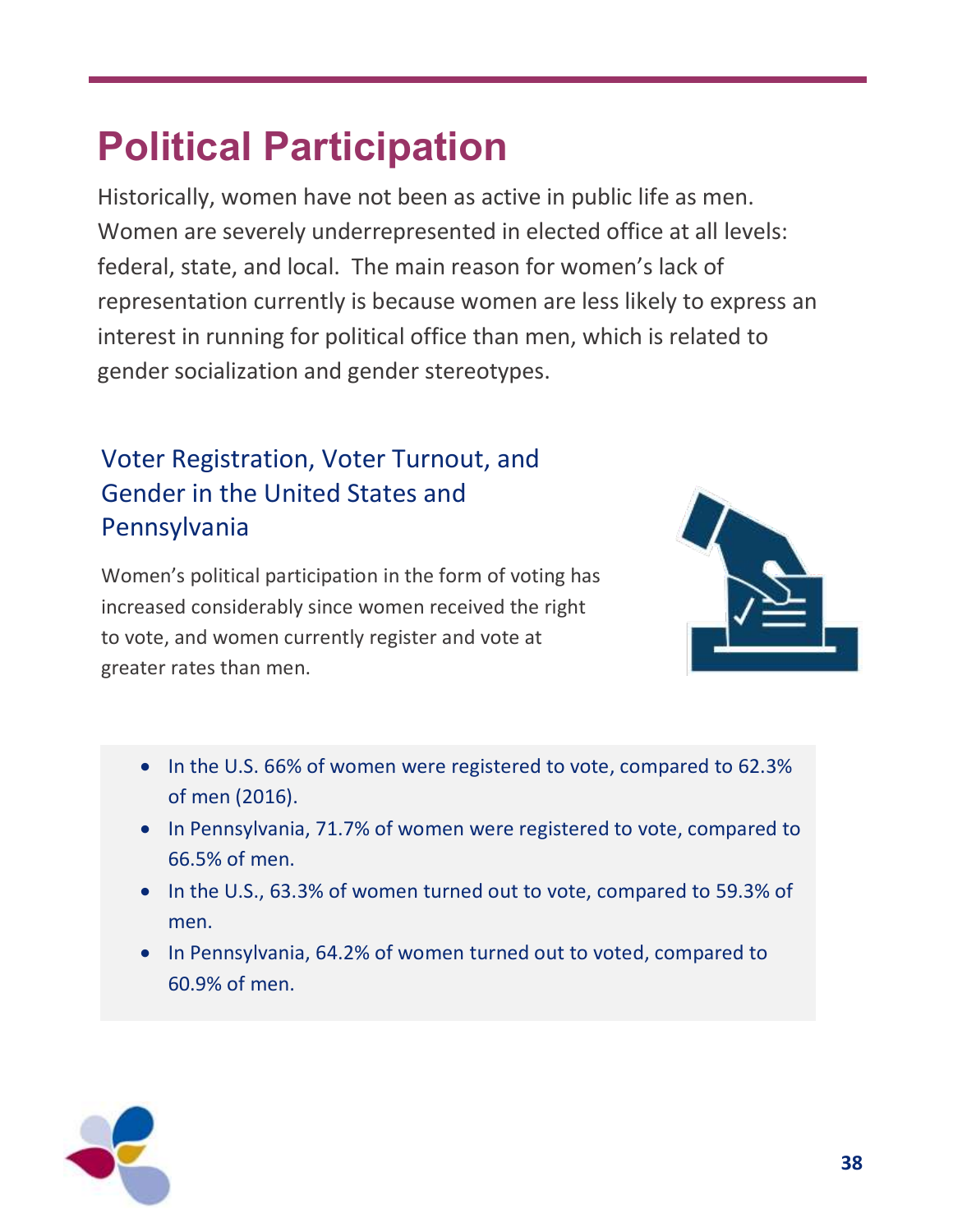## Women in the United States Congress

In 2019, 23.7% of the U.S. Congress was comprised of women, and 8.8% of Congress was made up of women of color.

- Women made up 25% of the U.S. Senate and 23.4% of the House of Representatives.
- Women of color made up 4% of the Senate and 9.9% of the House.

Prior to the November 2018 election, there were **no** female Congressional representatives or senators from Pennsylvania. In 2018, four women were elected to the U.S. House of Representatives, two of whom represent portions of Montgomery County. Pennsylvania has never had a female U.S. senator, but has had eleven U.S. representatives since 1941.



## **In the 2018 midterm election, four women from PA were elected to the US House of Representatives, two of whom represented portions of Montgomery County.**

## Women in State Legislatures in the United States

Over one-fourth (28.7%) of state legislatures were comprised of women in 2019.

- Women of color occupy 6.2% of state legislative offices.
- Women hold 25.8% of state senate seats.
- Women were best represented in state houses at 29.8%.
- Women of color made up 5.6% of state senators and 6.3% of state house representatives.
- There were 76 women (21.6%) in positions of leadership in state legislatures nationwide.

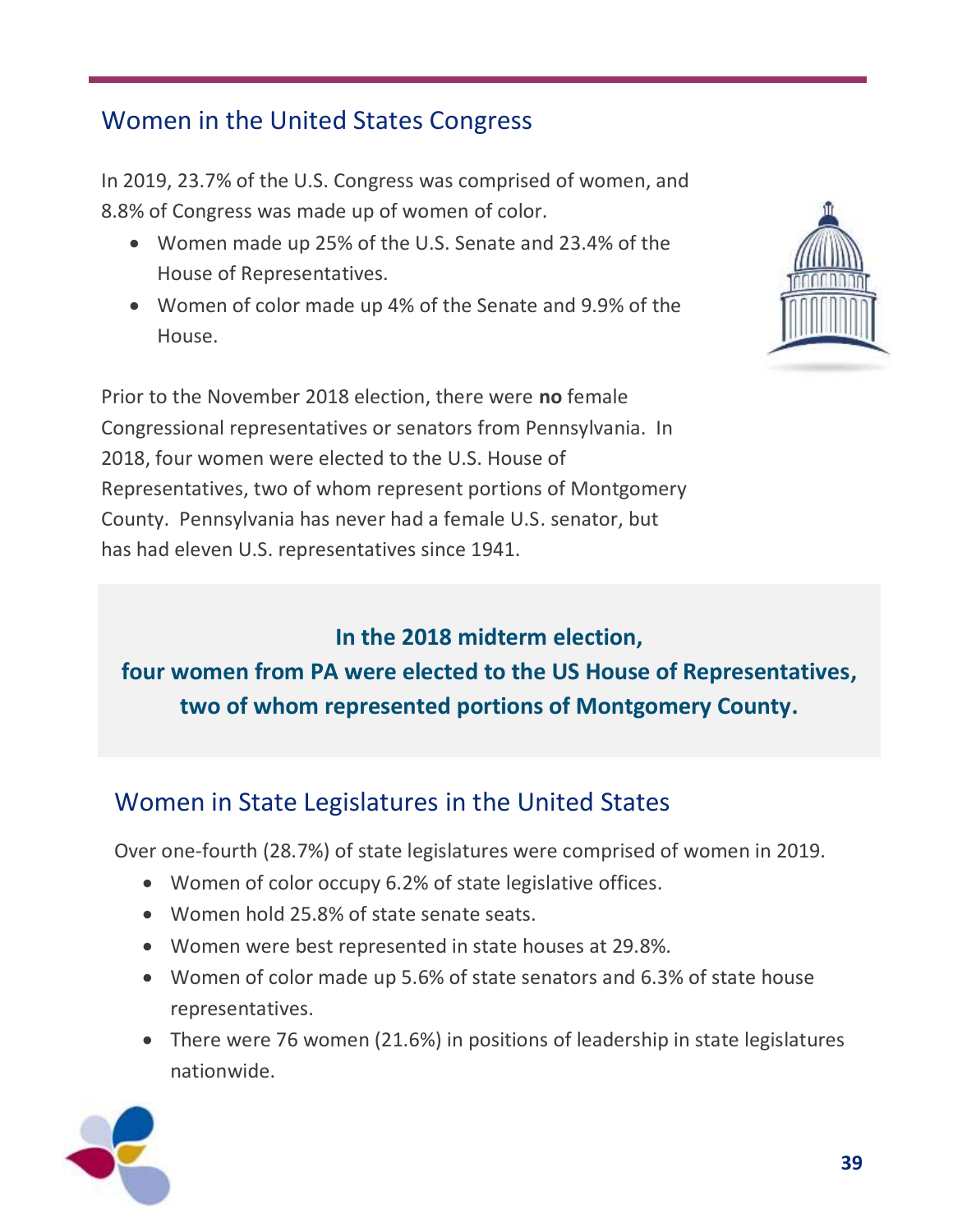## Women in the Pennsylvania State Legislature

In Pennsylvania, women made up 24.9% of the state legislature in 2019.

- Women made up 24% of the State Senate and 25.1% of the State House.
- There were no women of color in the State Senate and nine women of color in the State House.
- In the November 2018 election, two women serving Montgomery County were elected to the Pennsylvania State Senate.
- Of the 18 state representatives that have jurisdiction in Montgomery County, 5 (27.8%) are women in 2019.
- In 2019, women serve as Caucus Chair for both the Democratic and Republican parties. The Democratic Caucus Chair is the first woman of color to occupy the position. The Republican Caucus Chair serves part of Montgomery County.

**Prior to the November 2018 election, there were no women from Montgomery County serving in the Pennsylvania State Senate.**

### **Today, there are two women serving in the Pennsylvania State Senate representing the 12th and the 44th District, both of which include parts of Montgomery County.**

## Women in Elected County or Local Office in Montgomery County

There is one female Montgomery County Commissioner, which means women's representation there is 33.3%. Women also make up 33.3% of the Montgomery County Row offices.

- Women occupy 30% (113) of seats on a Board of Supervisors, a Board of Commissioners, or a Council in Montgomery County municipalities.
- Women comprise 16.4% (10) of chair or president positions in local municipalities across Montgomery County.
- Women make up 16.7% (4) of mayors in boroughs across Montgomery County.

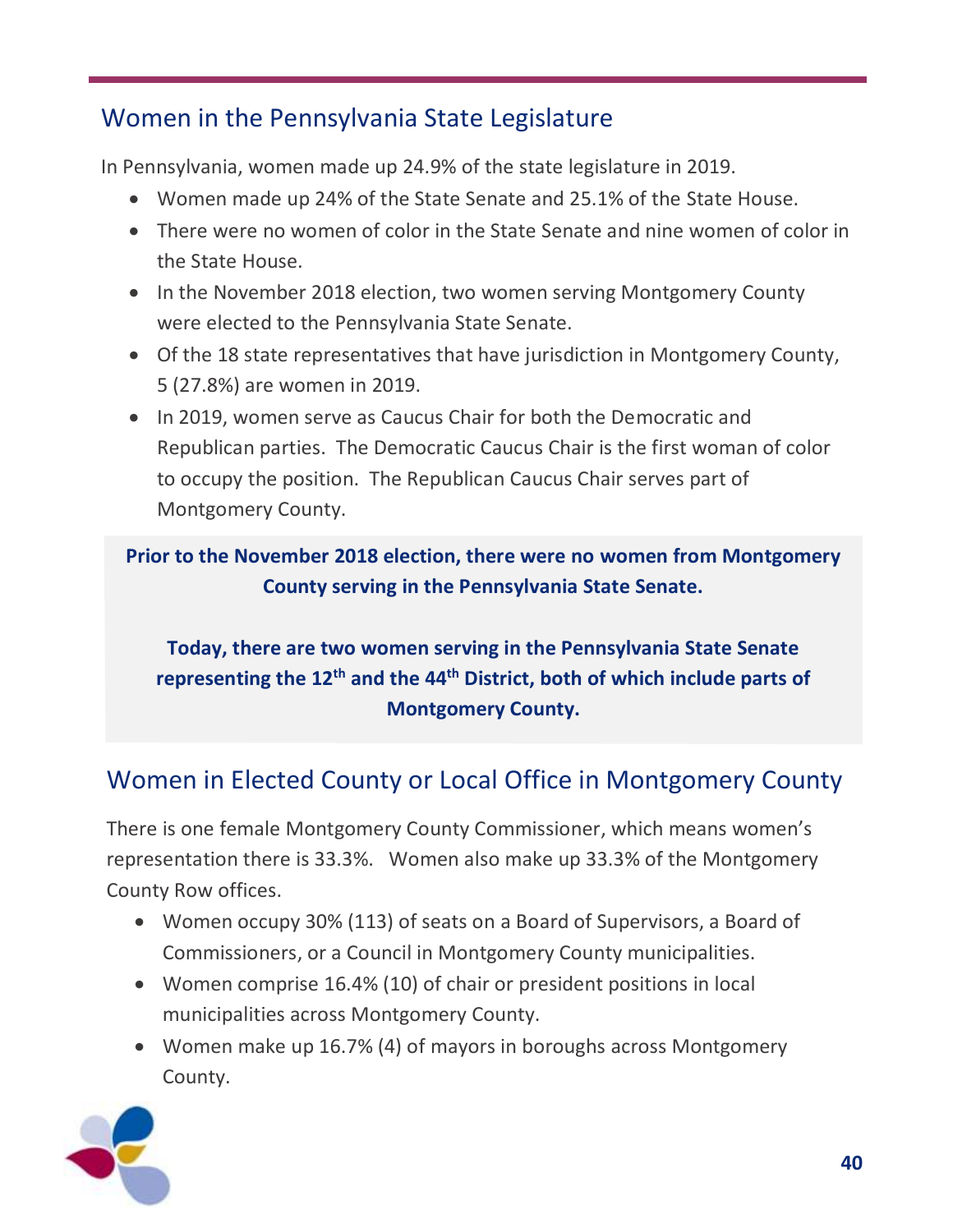### Institutional Resources

Because women are less likely to run for political office, having access to institutional resources can help women to run for office. Such programs work to prepare women for political campaigns and to serve a networking function to connect them to other women. Campaign training is critical for increasing women's pipeline to political office and for encouraging women to run for office in the first place. In Pennsylvania, there are 19 different statewide resources for leadership and campaign training, but not all of these are targeted specifically to women.



The Governor of Pennsylvania created a statewide Commission for Women by executive order in 2017. The Commission is responsible for advising the Governor about legislation and policies that affect women. It also supports economic and civic opportunities for women, encourages mentoring programs for girls and young women, identifies opportunities and programs that benefit and advance women, and serves as a resource for all women in Pennsylvania. **One State Representative from Montgomery County serves as a member of the Women's Commission.**

Montgomery County also has a Commission on Women and Families created by the Montgomery County Commissioners. According to the Commission, its goals are *"to foster leadership, provide awareness of existing services, promote the development of resources and advocate equal access to such resources in order to enhance the lives of women and families."*



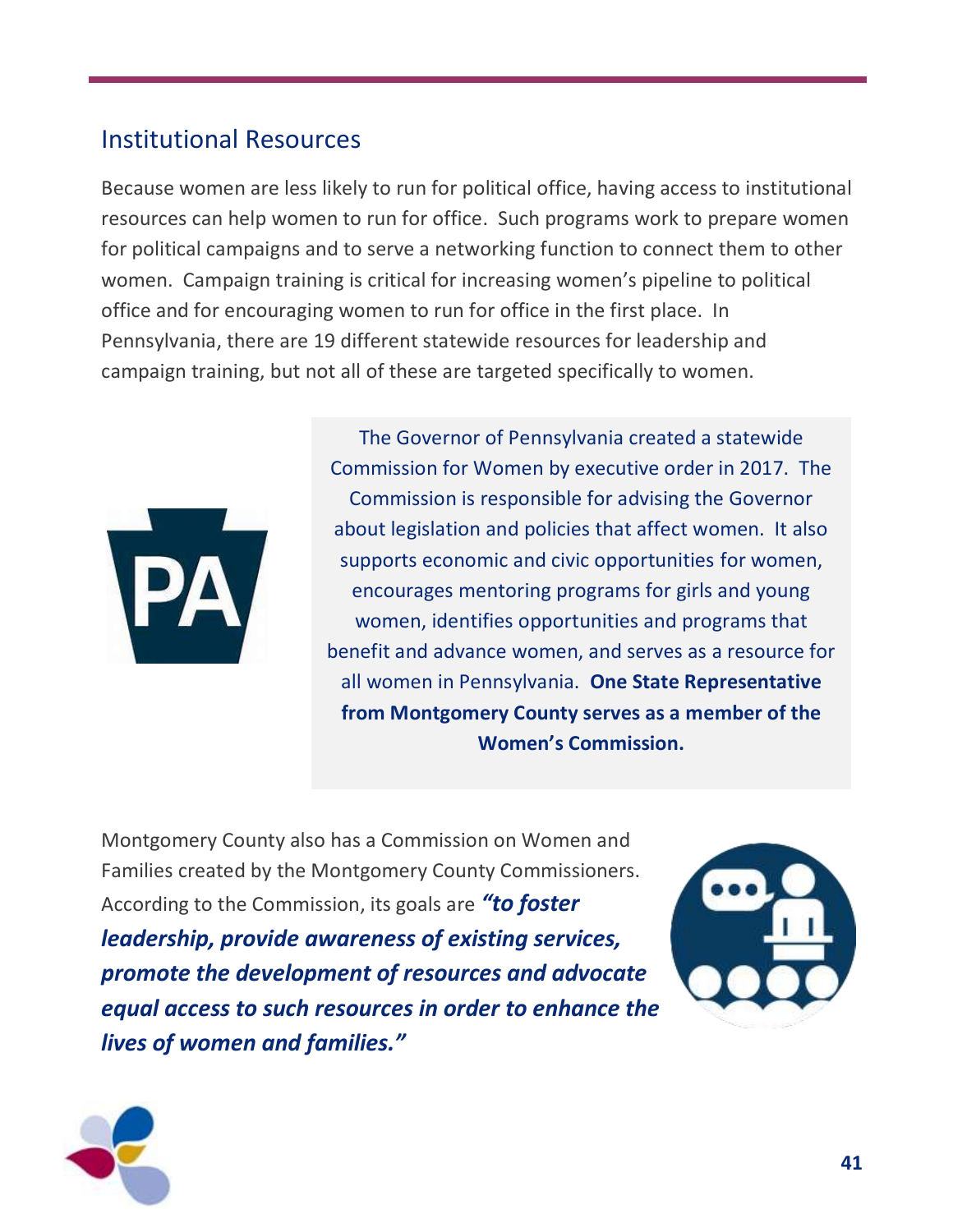## **Female Veterans**

Although women have served unofficially in the U.S. military since its inception, women have been an official part of the U.S. military since 1901 with the creation of the Army Nurse Corps. In 1948, Congress passed the Women's Armed Services Integration Act, which allowed women to serve as permanent members of all military branches including the Army, Navy, Marine Corps, and Air Force. The law limited women to 2% of the enlisted force and 10% of officers. In 1967, the limit was repealed. When military conscription and the draft were ended in 1973, the opportunities for women to serve in the military increased.

> **In 2014, women comprised 16.5% of those in both active and reserve duty in the armed forces and the National Guard.**

### Women as Veterans

Historically, women have not always been recognized officially as veterans, meaning they were denied benefits that veterans received such as the G.I. Bill and health care. Veterans eligible for the G.I. Bill received a variety of benefits including financial support for education and vocational training, unemployment compensation, and home and business loans. It was not until the late 1970s and early 1980s when women who served in World War II would be granted official veteran status.

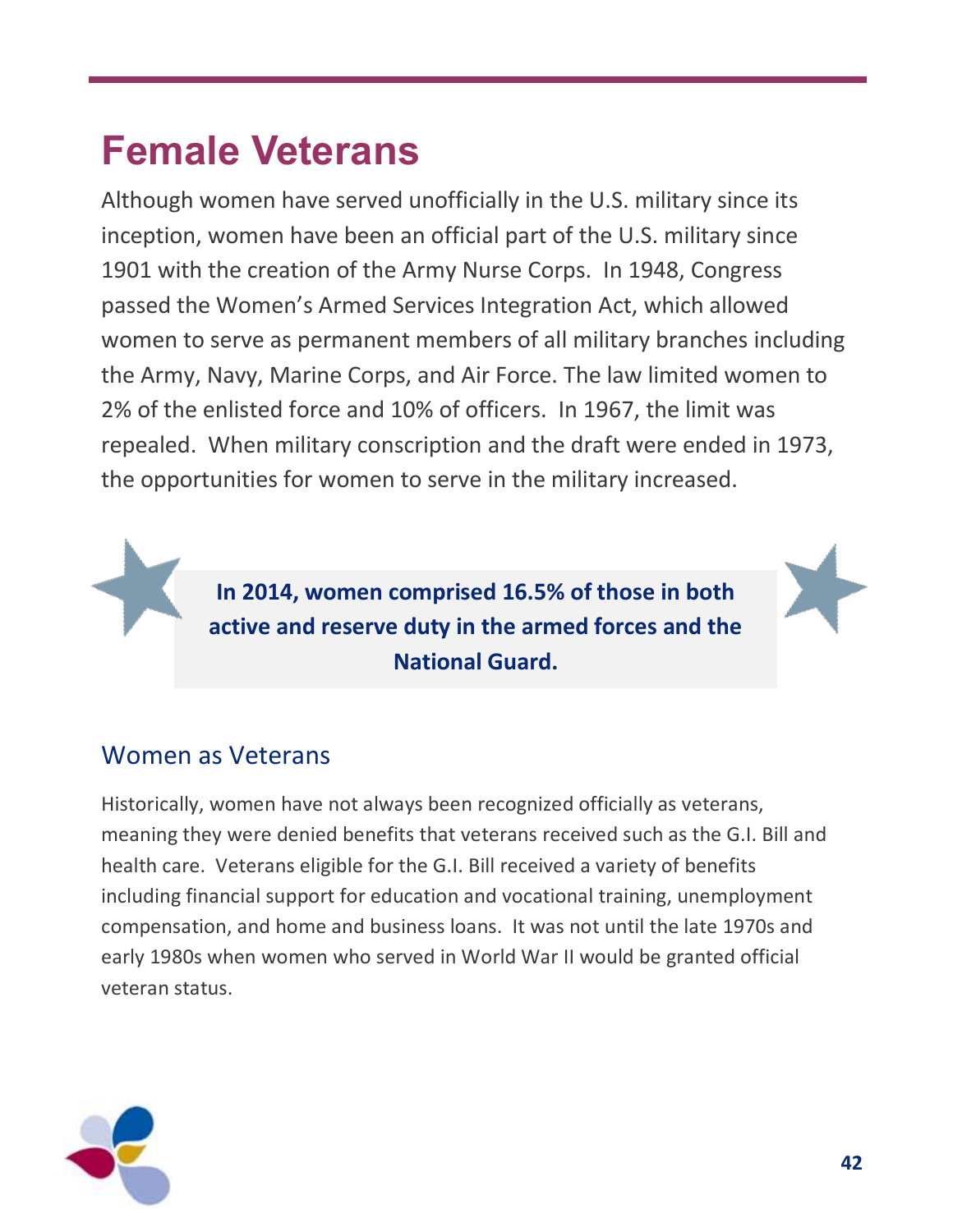In the 1980s and 1990s, the federal government performed studies to find out how they could serve women veterans better. In 1983, the Advisory Committee on Women Veterans was formed to ascertain the needs of women veterans. In 1994, Congress approved the Center for Women Veterans to supervise Veteran Affairs (VA) health care administration for women. In 2000, the VA provided funding to support programs specifically for homeless women veterans (National Center for Veterans Analysis and Statistics 2017).



**In 2015, women veterans constituted 9.4% of the veteran population, and that is expected to increase to 16.3% by 2042.** While the number of women veterans is projected to increase, the overall number of veterans is projected to decrease.

Women veterans are more likely to be younger than male veterans. **The median age for women veterans was 50, compared to 65 for men veterans in 2016.**

Women veterans are more racially and ethnically diverse than men veterans. In Black, Hispanic, Asian and American Indian/Alaskan Native groups, the percent of women was higher in comparison to men in 2016:

- White women comprised 65.6% of women veterans, compared to White men, who made up 78.9% of male veterans.
- Black women comprised 19.5% of women veterans, compared to Black men, who made up 10.6% of male veterans.
- Hispanic women comprised 8.3% of women veterans, compared to Hispanic men, who made up 6.7% of male veterans.
- Asian women comprised 2.2% of women veterans, compared to Asian men who made up 1.5% of the male veterans.
- American Indian/Alaska Native women comprised .9% of women veterans, compared to American Indian/Alaska men who made up .6% of the male veterans.

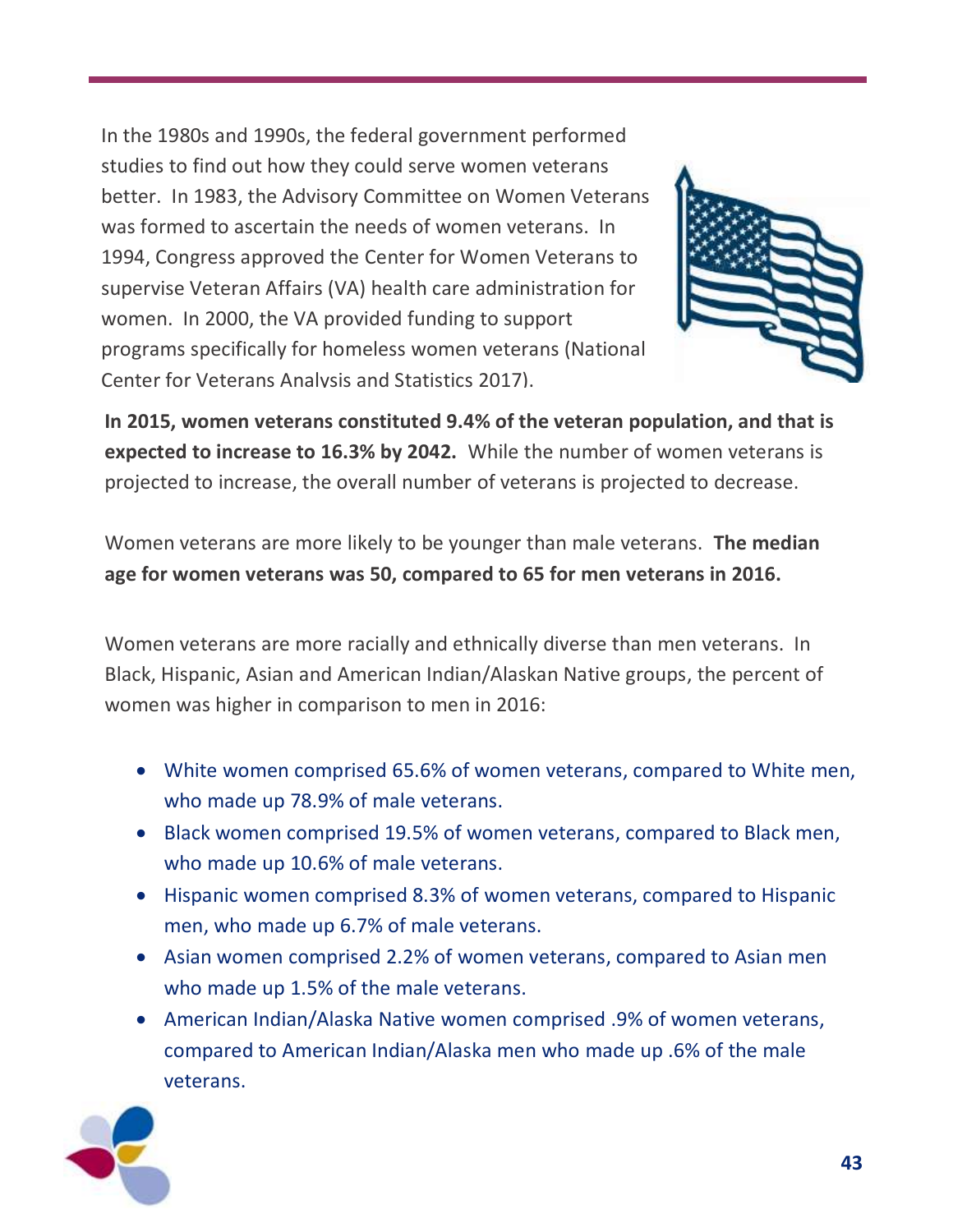**Black women and White women are the most overrepresented as women veterans when compared to their demographics in the larger population**, but American Indian/Alaska Native women and Native Hawaiian/Pacific Islander women are also overrepresented in comparison to their representation in the larger population. Hispanic and Asian women are the only two demographic groups that are underrepresented as women veterans in comparison to their representation in the population as a whole.





#### Veterans and Education

As with the general population, women's educational attainment is higher than men's in the military. In 2016, women veterans were more likely to have completed some college or to have earned a bachelor's or master's degree.

22.1% of women veterans had earned bachelor's degrees compared to 16.1% of men.

## *The smallest difference was in earning advanced degrees – 14.8% of women veterans earned master's degrees compared to 11.1% of men.*

In 2015, women veterans also had higher educational attainment than nonveteran women. **While 44.3% of women veterans had some college, only 31.7% of nonveteran women had the same.** The difference in bachelor's and advanced degrees was smaller. In 2015, 20.7% of women veterans had a bachelor's degree and 13.8% had an advanced degree, compared to 31.7% and 10.1% of nonveteran women respectively.

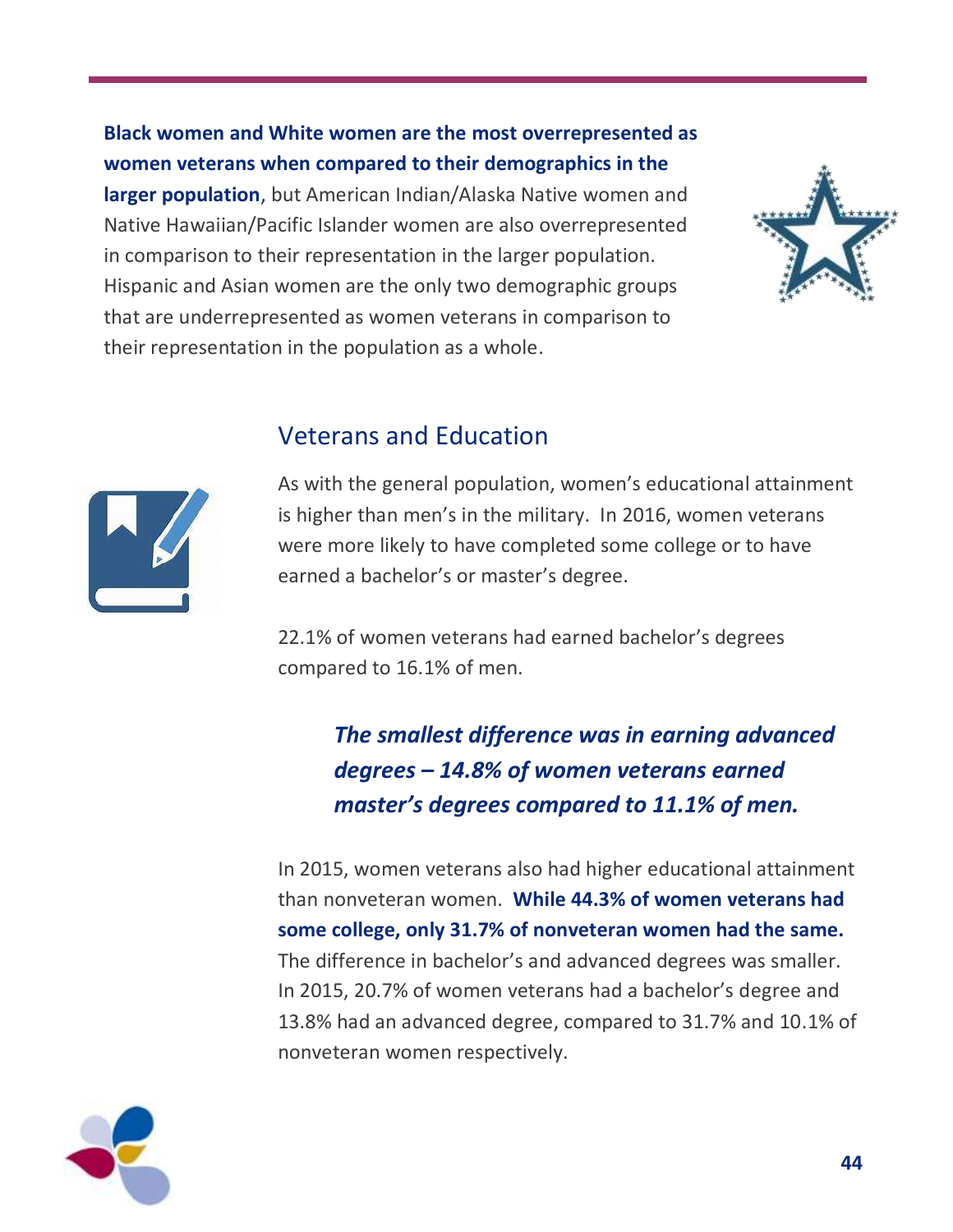## Women Veterans: Earnings and Opportunity

In 2016, 33.6% of women veterans had children in the household, compared to 15.1% of men veterans.





*Veteran women earned approximately 79% of what their male veteran counterparts did.*

In 2016, the unemployment rate was 3.9% for women veterans and 3.6% for men veterans.

Women veterans were more likely to work in government than women nonveterans, men veterans, and men nonveterans. Both women (34.3%) and men (25.1%) veterans were more likely to work in government than nonveteran women (16%) and men (10.3%).

#### **Poverty levels were higher for women veterans than men veterans.**

In 2016, 9.5% of women veterans were below the poverty threshold, compared to 6.4% of men veterans.

#### **Overall, poverty levels for both women and men were less for veterans than nonveterans.**

In 2016, 14.3% of nonveteran women and 11.5% of nonveteran men lived below the poverty threshold.

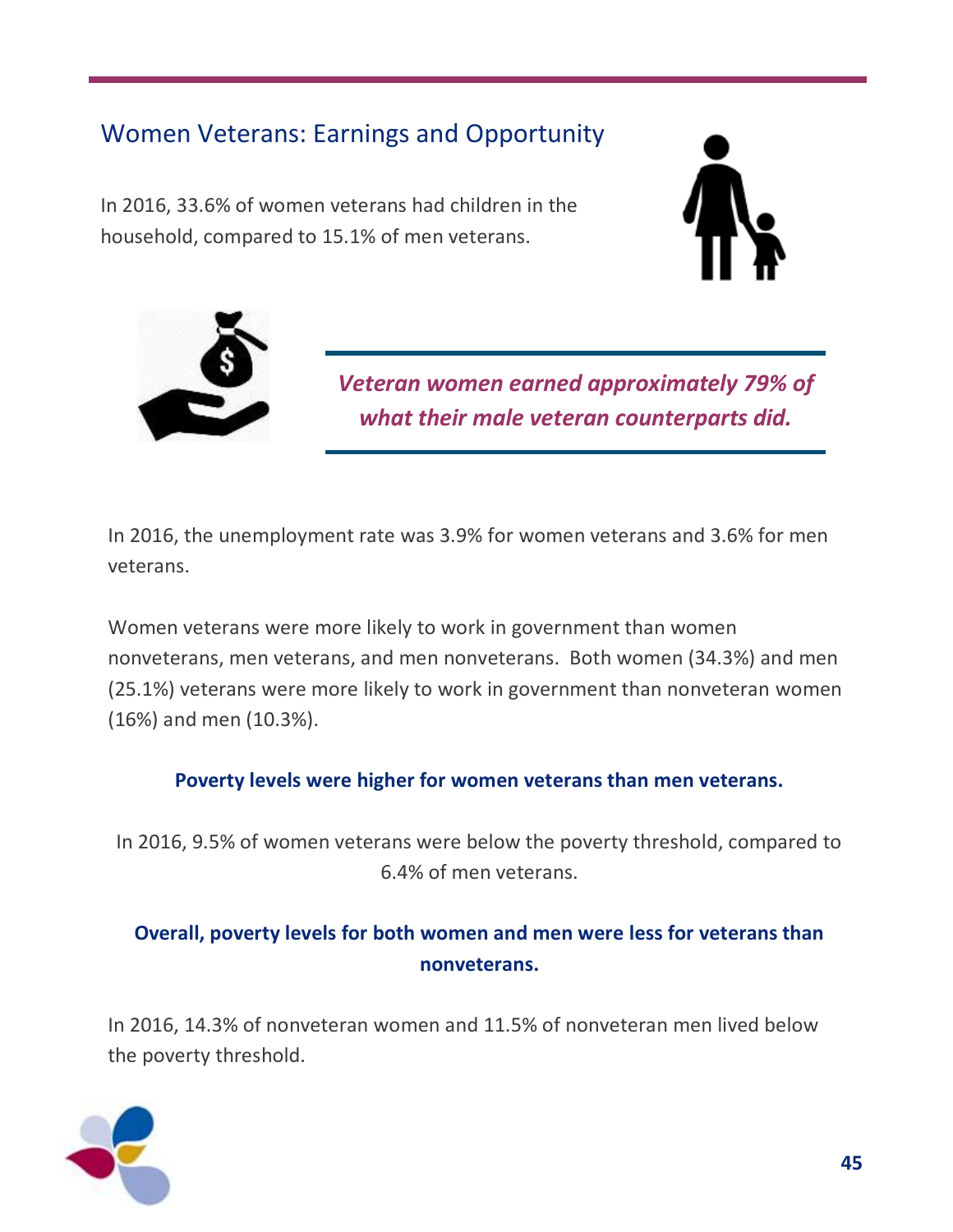### Women Veterans in Pennsylvania and Montgomery County

According to the U.S. Census, 6% of veterans in Pennsylvania were women, and 5% of veterans in Montgomery County were women in 2016. The demographic breakdown of veterans in Montgomery County was:

84.6% White men 13% Black women 8% Black men 3.1% White women 1.6% Hispanic men .6% Hispanic women .7% Asian men 0% Asian women





#### Military Sexual Trauma

According to the U.S. Department of Veteran Affairs, the term military sexual trauma (MST) refers to sexual assault or repeated experiences of threatening sexual harassment during military service. Veteran Affairs (VA) healthcare providers have implemented a screening program where they ask all of their patients if they have experienced MST. Data from this screening program reveal that 25% of women veterans seen at these healthcare providers have experienced MST, in comparison to 1% of men veterans.

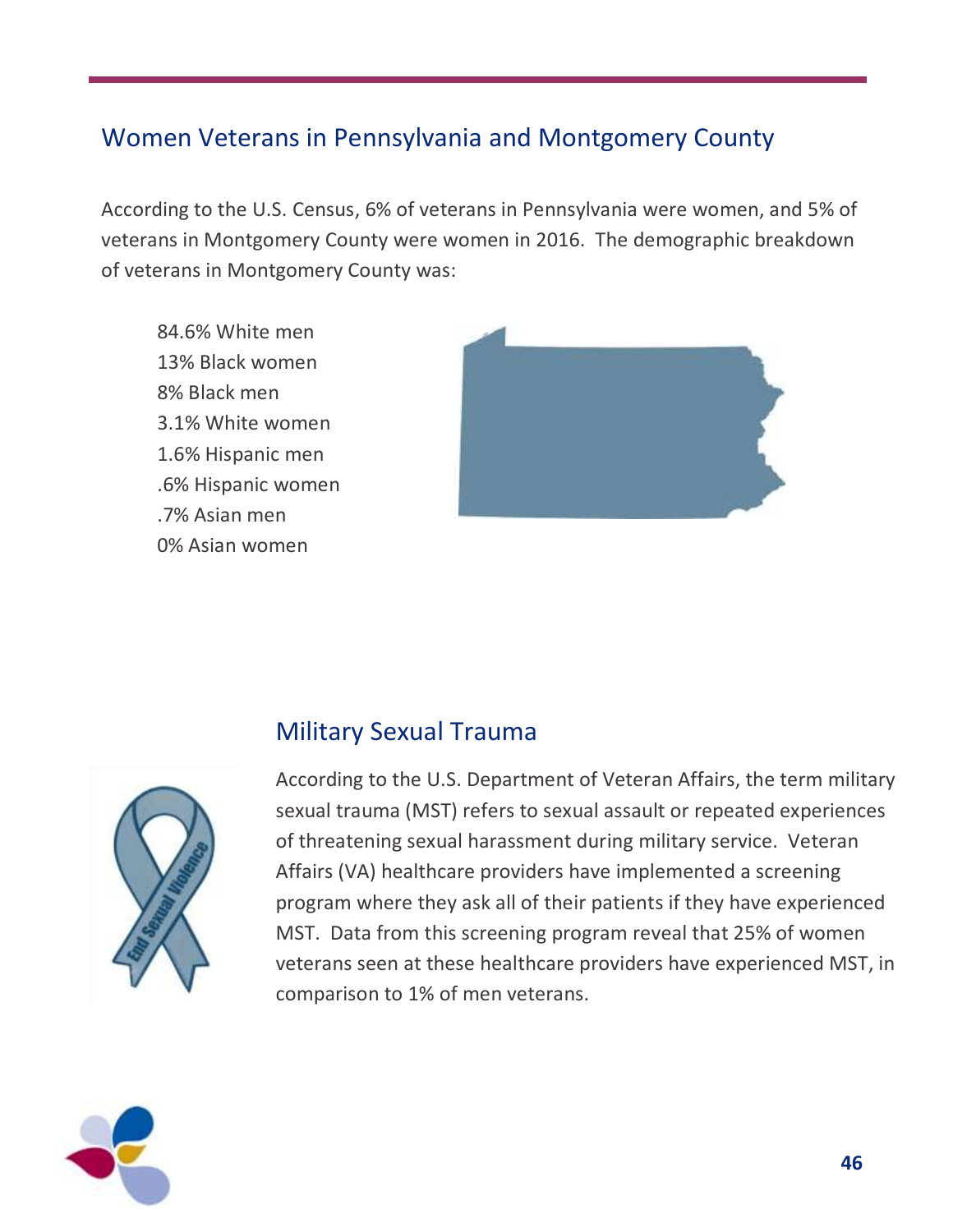# **Opportunities for Improvement in Montgomery County**

**SHARE the report with stakeholders, policy makers, community members and organizations so that they can promote policies and develop programs that better address the needs of women and girls.**

**CREATE leadership programs for women, and particularly for women of color, that prepare and encourage participation in political office.**

**SUPPORT laws to raise minimum wage, directly impacting women's earnings, since women - particularly women of color - are disproportionately represented in low-paying jobs.**

**ADVOCATE for legislation and business practices that help caregivers advance in the workplace, such as workplace flexibility, paid family leave and paid sick days.**

**PROTECT women's safety by passing laws that safeguard women from violence, stalking, harassment and abuse.**

**EXPAND access to health care and mental services for women by opposing the repeal of the Affordable Care Act.**

**PROMOTE child care subsidies and support policies that provide funding for child care subsidies for low-income families.** 

**EDUCATE girls and young women about gender disparities and provide them with the tools they need to better address, overcome and resolve these issues.**